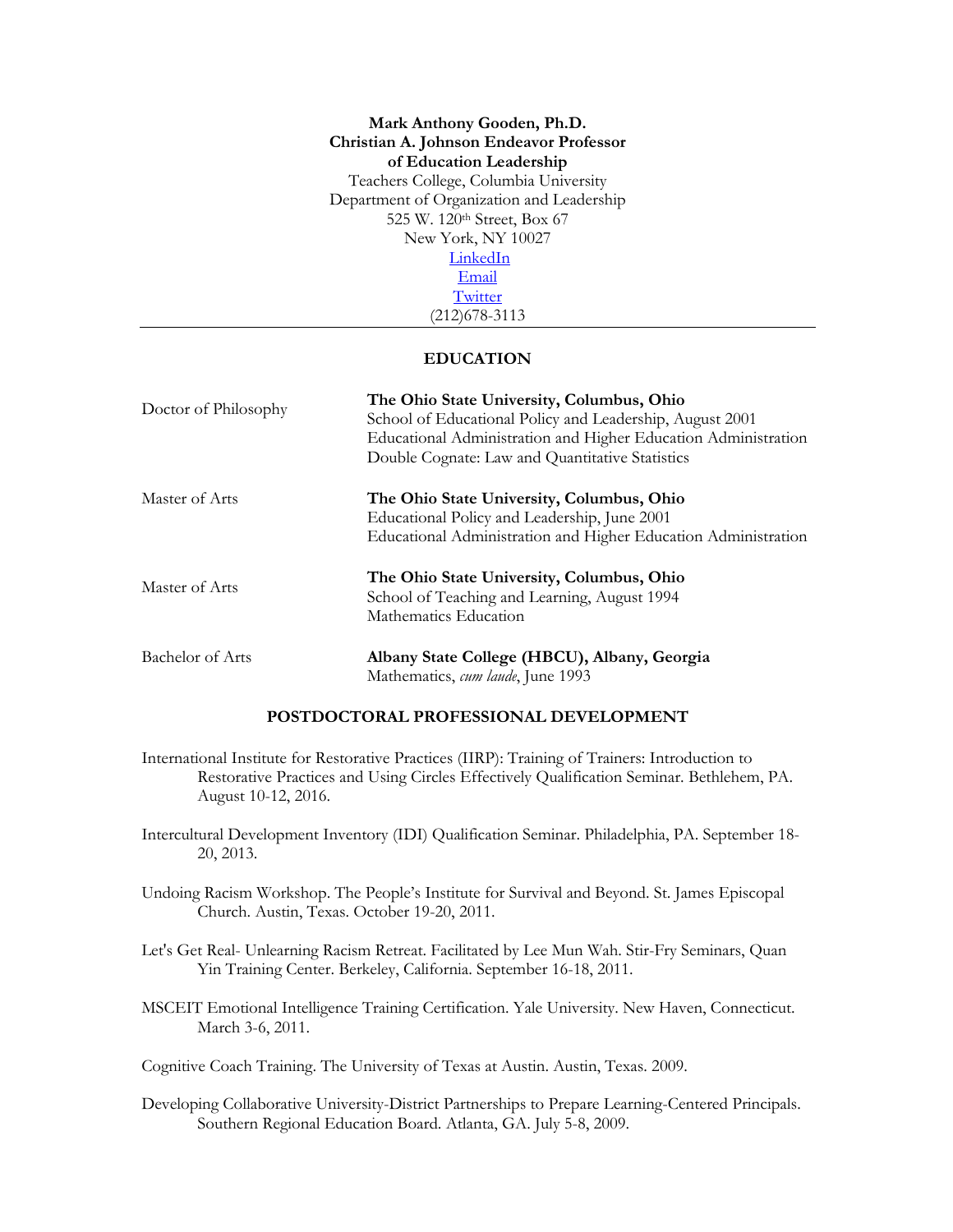- Coaching for School Improvement. Southern Regional Education Board. Atlanta, GA. April 19-22, 2009.
- The Leadership Challenge Training conducted by Barry Posner. University of Cincinnati, College of Business- Executive Education Program. Cincinnati, OH Spring 2006.
- Intermediate Leadership Coaching Telecourse. College of Executive Coaching. Santa Barbara, California. April 25th – August 22nd, 2006. (16 CEUs).
- Seven-Day Intensive Leadership Coach Training Program. College of Executive Coaching. Santa Barbara, California. March 19th – 25th, 2006 (50 CEUs).
- Supervisor Management Training I Certificate. University of Cincinnati, College of Business-Executive Education Program. Cincinnati, OH. Winter 2005.
- Workshop on EndNote: Information Management and Bibliography Creation Software. University of Cincinnati Libraries. Cincinnati, OH. Winter 2003.

#### **PROFESSIONAL EXPERIENCE**

| 8/2017-Present     | Teachers College, Columbia University, New York, New York<br>Christian A. Johnson Endeavor Professor of Education Leadership (tenured):<br>Department of Organization and Leadership<br>Director of Endeavor Antiracist & Restorative Leadership Initiative (EARLI)<br>Program Coordinator: Education Leadership (8/2017-8/2019)<br>Program Director: Summer Principals Academy (10/2017-9/2019) |
|--------------------|--------------------------------------------------------------------------------------------------------------------------------------------------------------------------------------------------------------------------------------------------------------------------------------------------------------------------------------------------------------------------------------------------|
| Summer 2019        | Soka University of America, Aliso Viejo, California<br><b>Distinguished Visiting Professor</b>                                                                                                                                                                                                                                                                                                   |
| $9/2016 - 8/2017$  | The University of Texas at Austin<br>College of Education, Austin, Texas<br>Margie Gurley Seay Professor of Education<br>(tenured): Department of Educational Administration<br>Professor (by courtesy): African and African Diaspora Studies<br>Program Director: Principalship Program (2016-2017)<br>Public School Executive Leadership Coordinator: (2016-2017)                              |
| $9/2015 - 8/2016$  | The University of Texas at Austin<br>College of Education, Austin, Texas<br>Professor (tenured): Department of Educational Administration<br>Professor (by courtesy): African and African Diaspora Studies<br>Program Director: Principalship Program (2009-2016)<br><b>Public School Executive Leadership Coordinator:</b> (2013-2016)                                                          |
| $1/2009 - 8/2015$  | The University of Texas at Austin<br>College of Education, Austin, Texas<br>Associate Professor (tenured): Department of Educational Administration<br>Associate Professor (by courtesy): African and African Diaspora Studies<br>Program Director: Principalship Program (2009-2015)<br>Public School Executive Leadership Coordinator: (2013-2015)                                             |
| $9/2007 - 12/2008$ | The University of Cincinnati<br>College of Education, Criminal Justice, and Human Services, Cincinnati, OH<br>Associate Professor (tenured): Educational Leadership & Urban Educational<br>Leadership<br>Program Director: Educational Leadership (2007-2008)<br>Program Director: Urban Educational Leadership (2007-2008)<br>Mark Anthony Gooden Page 2                                        |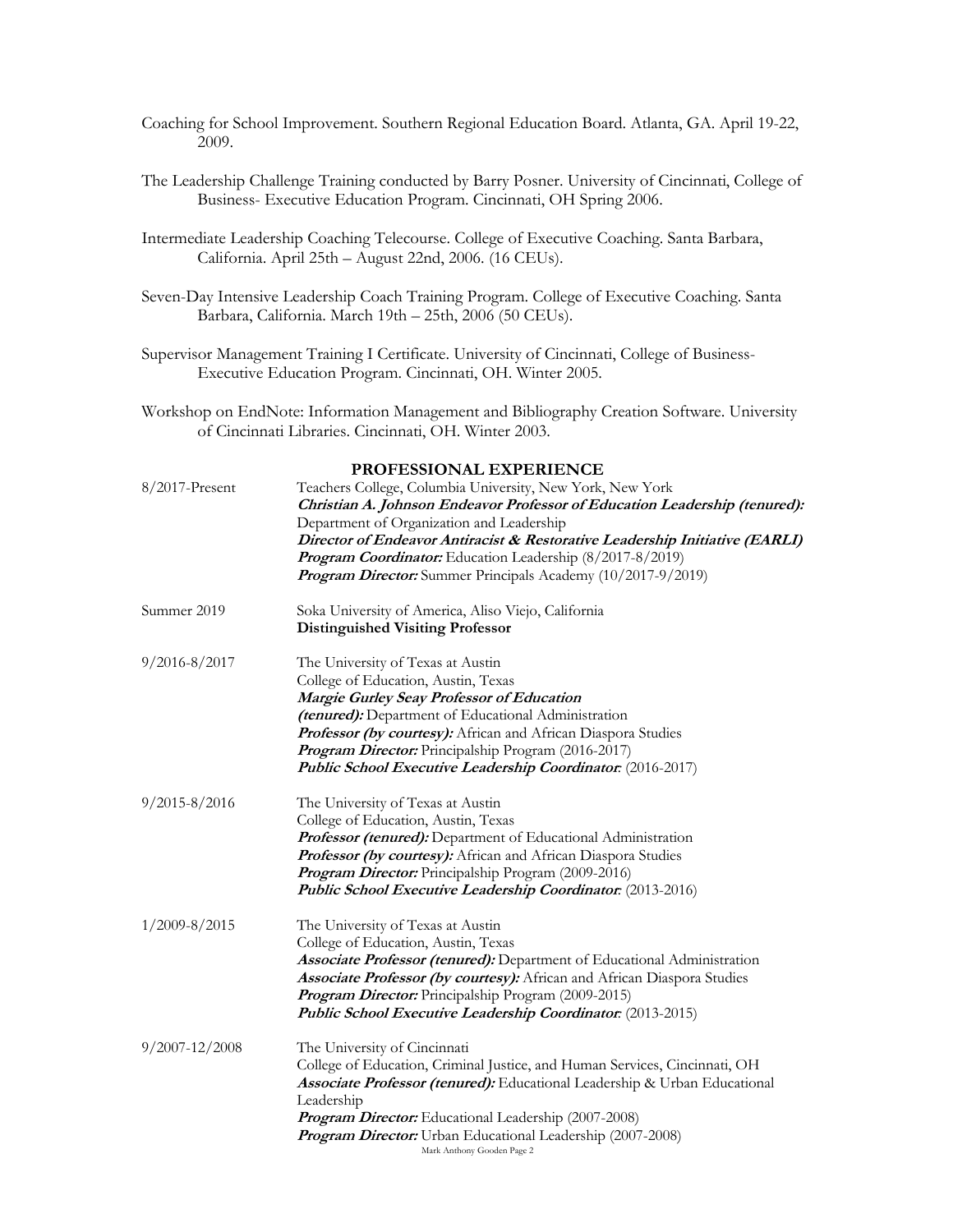| $9/2001 - 8/2007$ | The University of Cincinnati<br>College of Education, Criminal Justice, and Human Services, Cincinnati, OH<br>Assistant Professor: Educational Leadership & Urban Educational Leadership<br>Program Director: Urban Educational Leadership (2006-07)<br>Program Co-Director: Urban Educational Leadership (2005-06)<br>Faculty Coordinator: Ed Admin Direct (online master's program) (2003-05)<br>Associate Director: CERTI <sup>2</sup> (Comprehensive Educational Restructuring & |
|-------------------|--------------------------------------------------------------------------------------------------------------------------------------------------------------------------------------------------------------------------------------------------------------------------------------------------------------------------------------------------------------------------------------------------------------------------------------------------------------------------------------|
|                   | Technology Infusion Initiative) Project (2002-03)                                                                                                                                                                                                                                                                                                                                                                                                                                    |
| $9/1999 - 6/2000$ | Columbus State Community College<br>Department of Developmental Studies<br><b>Adjunct Faculty</b>                                                                                                                                                                                                                                                                                                                                                                                    |
| $9/1998 - 8/2001$ | The Ohio State University<br>College of Education, Columbus, Ohio<br>School of Educational Policy and Leadership<br><b>Graduate Research &amp; Teaching Associate</b>                                                                                                                                                                                                                                                                                                                |
| 6/1996-8/1996     | The Ohio State University<br>Young Scholars Youth Academy<br><b>Lead Teacher</b>                                                                                                                                                                                                                                                                                                                                                                                                     |
| 11/1995-8/1998    | Columbus Public Schools<br>Independence High School, Columbus, OH<br><b>Mathematics Teacher</b><br>Departmental Chair $(8/1997-6/1998)$                                                                                                                                                                                                                                                                                                                                              |
| $6/1995 - 8/1995$ | Ohio Commission on African American Males (OCAAM)<br>Consequences School, Columbus, OH<br><b>Teacher</b>                                                                                                                                                                                                                                                                                                                                                                             |
| 8/1994-11/1995    | Columbus Public Schools<br>Southmoor Middle School, Columbus, OH<br><b>Mathematics Teacher</b><br>Departmental Chair (8/1994-11/1995)                                                                                                                                                                                                                                                                                                                                                |
| $6/1994 - 8/1994$ | Private Ohio Proficiency Test Tutor                                                                                                                                                                                                                                                                                                                                                                                                                                                  |
|                   | <b>EDITORIAL SERVICE</b>                                                                                                                                                                                                                                                                                                                                                                                                                                                             |
|                   |                                                                                                                                                                                                                                                                                                                                                                                                                                                                                      |

**Associate Editor Editorial Board Member** *Urban Education,* (2012-Present) *Leadership and Policy in Schools* (LPS) (2013-2016) *Journal of Research on Leadership Education* (2013-Present) *Journal of Cases in Educational Leadership* (2004-2018) *Educational Administration Quarterly* (EAQ) (2004-2010)

# **AWARDS AND HONORS**

- 2017 **The Jay D. Scribner Mentoring Award-(UCEA)**
- 2017 **Christian A. Johnson Endeavor Professor of Education Leadership**
- 2016 **Chair-Designate**, 9-month on-ramp term before assuming duties of Chair (1 month)
- 2016 **Margie Gurley Seay Centennial Professor of Education**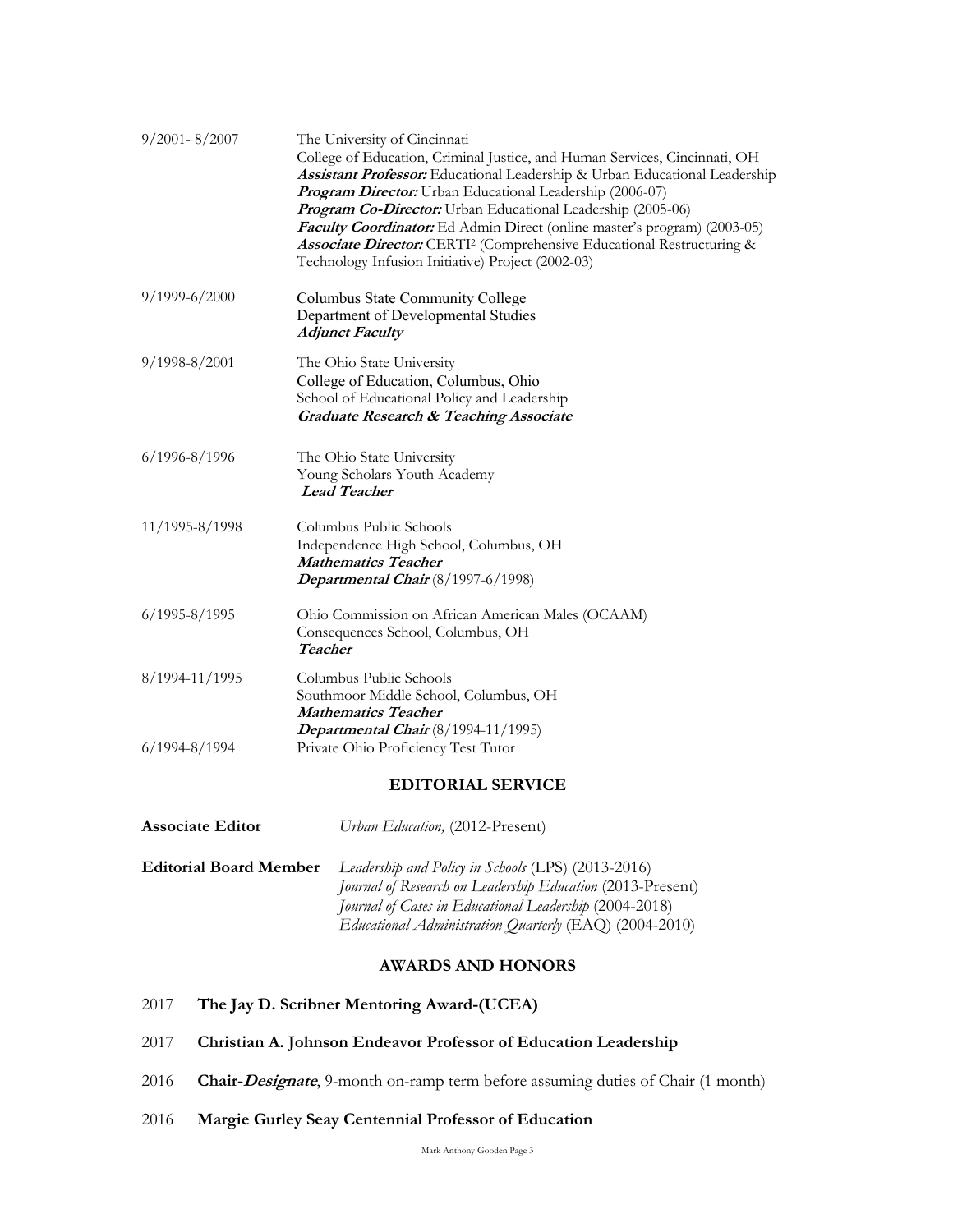- **Recipient**, Dean's Fellowship
- **Distinguished Panelist**, UCEA-Wallace Town Hall-*Developing Leaders for Equity and Excellence*
- **Fellow**, Ken McIntyre Professorship for Excellence in School Leadership
- **Fellow**, Division of Diversity and Community Engagement
- **Secretary/Treasurer.** University Council for Educational Administration-a consortium of 99 higher education institutions committed to advancing the preparation and practice of educational leaders for the benefit of schools and children.
- **President, Elected 2013.** University Council for Educational Administration (UCEA)-a consortium of 99 higher education institutions committed to advancing the preparation and practice of educational leaders for the benefit of schools and children. At my election, I was only the 2nd African American to be elected president in the organization's 60-year history.
- **Distinguished Lecturer**, The University of Pittsburgh Center for Urban Education (CUE)
- **Invited Speaker**, Duquesne University
- **Invited Speaker**, University of Cincinnati
- **Invited Speaker**, Duquesne University
- **Fellow**, Ken McIntyre Professorship for Excellence in School Leadership
- **Fellow**, M. K. Hage Centennial Professorship in Education
- The W. Charles Akins Award for Leadership and Service. Austin Independent School District
- 2013 Equality Diversity, and Inclusion Conference Best Paper Award. Athens, Greece
- **President-Elect. Elected.** University Council for Educational Administration
- 2012 Equality, Diversity, and Inclusion Conference Best Paper Award. Toulouse, France
- **Faculty Council Member**, Elected. The University of Texas-Austin
- **Chair, Appointed.** The University of Texas Elementary Charter School Management Board
- **Executive Committee Member**. Re-Elected. University Council for Educational Administration
- **Chair, Appointed.** The University of Texas Elementary Charter School Management Board
- **Executive Committee Member**. Elected. University Council for Educational Administration
- **Fellow**, Cissy McDaniel Parker Fellow (through 2011; 2.5-year appointment)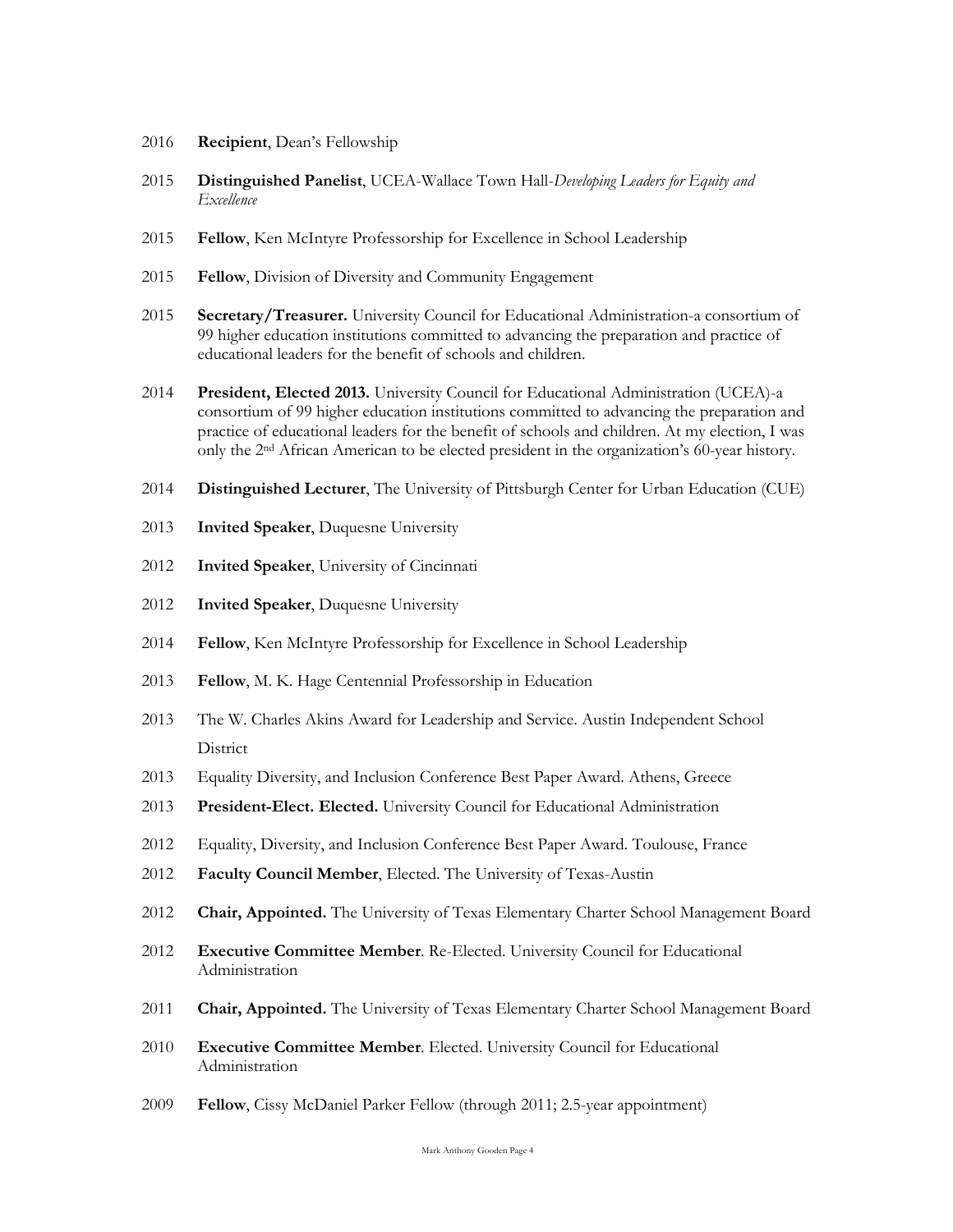- Dean's Faculty Incentive Award for research and scholarship-publications (also awarded 2005; 2004; 2003; 2002)
- Dean's Faculty Incentive Award for research and scholarship-publications (also awarded 2005; 2004; 2003; 2002)
- 2005 The Division of Educational Studies & Leadership Outstanding Service Award
- The Ushindi Appreciation Award
- The Kuamka Faculty Appreciation Award
- **Distinguished Faculty** at The UCEA David L. Clark National Graduate Research Seminar
- The Future of Learning: Addressing Issues of Diversity Project Teaching Award
- The Kuamka Faculty Appreciation Award
- **Honoree**-The Authors, Editors, & Composers Recognition Ceremony
- **Distinguished Faculty** at The UCEA David L. Clark National Graduate Research Seminar
- **Honoree** at The Authors, Editors, & Composers Recognition Ceremony
- **Distinguished Faculty** at The UCEA David L. Clark National Graduate Research Seminar
- The Graduate School Student Leadership Award
- College of Education Student Service Award
- College of Education Flesher Fellowship in Educational Administration
- **Distinguished Candidate**-The UCEA David L. Clark National Graduate Research Seminar - selected in national competition as 1 of only 40 from all UCEA institutions
- **Holmes Scholar,** The Ohio State University College of Education (1999-2001)
- Dan E. Eikenberry Scholarship in Educational Administration
- Roald and Della Campbell Scholarship in Educational Administration
- Roald and Della Campbell Scholarship in Educational Administration
- **Fellow**, Providing Research Opportunities for Future Scholars (PROFS) (full fellowship to pursue PhD)
- Columbus Education Association Annual Teaching Award
- Alpha Phi Alpha Fraternity Inc. Graduate School Scholarship
- Highest Ranking Graduating Senior in Mathematics Award
- The Ohio State University Special Dean's Fellowship (full fellowship to pursue masters)
- Cum Laude Graduate
- Recognition Award for Outstanding Service at the Pre-College Math/Science Center
- Inducted into Alpha Kappa Mu National Honor Society
- Upward Bound Student Worker of the Year
- Albany State University Presidential Scholarship (full scholarship to pursue undergraduate degree)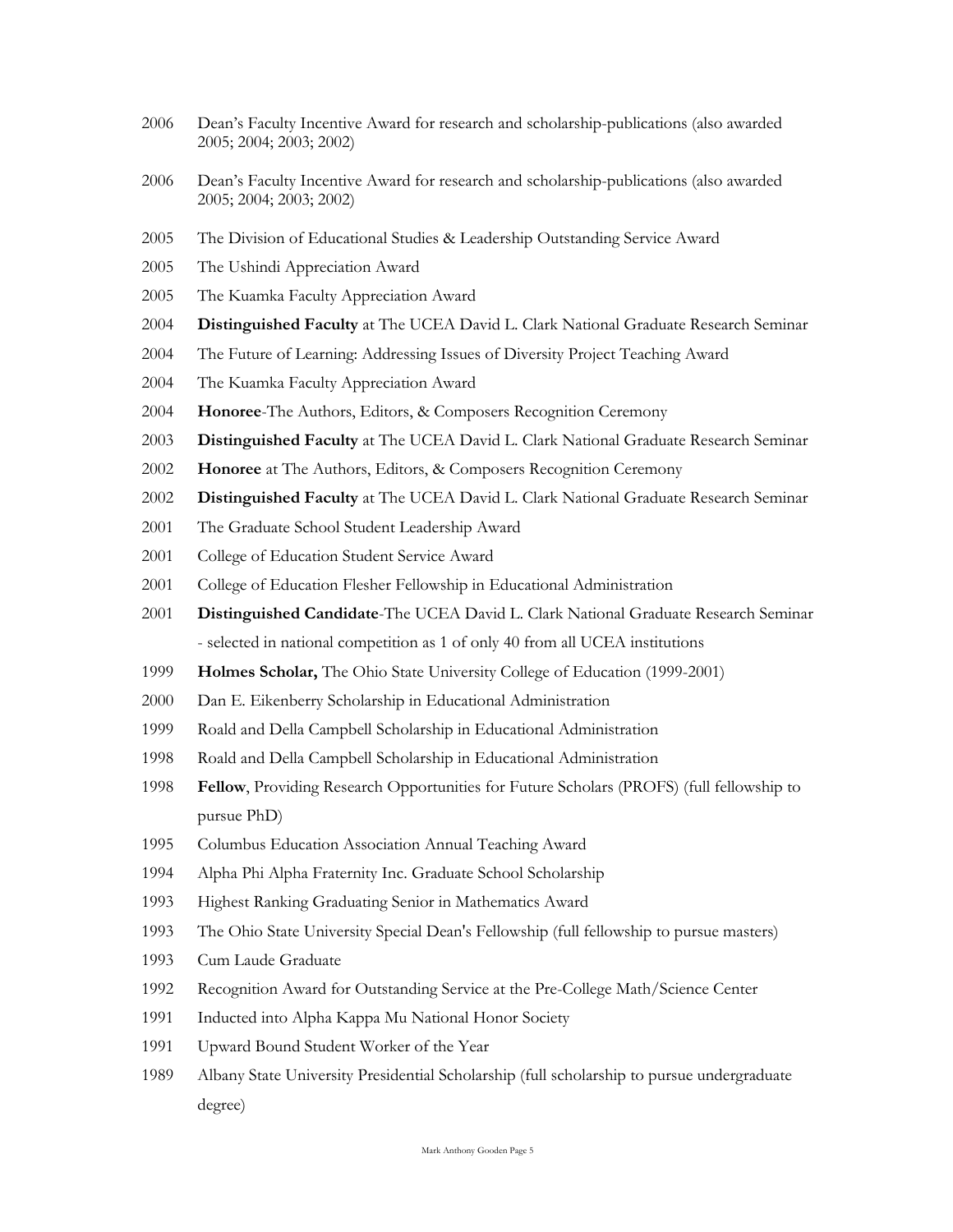# **GRANTS AND CONTRACTS**

- Principal Investigator (2020-2021). Developing Equity-Centered Leadership: A Literature Review. Funded by The Wallace Foundation (\$137,000 awarded).
- Principal Investigator (2010-2013). Preparing Leaders to Support the Education of Diverse Learners. Funded by the U.S. Department of Education Fund Improvement of Post-Secondary Education (\$730,505 awarded).
- Principal Investigator (2008-2013). University of Texas Collaborative Urban Leadership Project: A university-district partnership to develop of 120 educational leaders in Dallas, Houston, and Harlandale urban districts. Funded by the U.S. Department of Education School Leadership Program (\$3,300,000 awarded).
- Principal Investigator (2007). Evaluating the Ohio Principal Evaluation System. A project designed to pilot and assess Ohio's newly developed evaluation system including the viability of three multi-rater (360 degree) instruments. Funded by the Ohio Department of Education (\$100,000 awarded).
- Principal Co-author and Co-designer (2003). Ed Admin Direct Master of Education in Educational Administration Program. Developed and submitted an internal proposal to receive program startup funds from University of Cincinnati's Provost's Office (\$266,000 awarded).
- Principal Investigator (2002). Great Cities' Universities Urban Teacher Corps: Urban Teacher Leader Institute Grant. Project funded by the U.S. Department of Education Preparing Teachers to Use Technology Tomorrow (PT3) Program (\$17,000 awarded).

Recipient. (Winter, 2002). Pedagogy Grant for research and scholarship (\$1000 awarded).

#### **CURRENT AREAS OF SCHOLARSHIP**

Antiracist Leadership; Principalship; Culturally Responsive School Leadership; Law

# **ARTICLES**

- **Gooden, M.A.,** Devereaux, C. & Hulse, N. (2020) #BlackintheIvory: culturally responsive mentoring with Black women doctoral students and a Black male mentor. *Mentoring & Tutoring: Partnership in Learning* 28(4).
- **Gooden, M. A.**, Davis, B., Spikes, D. Hall, D., Lee, L. (2018). Leaders changing how they act by changing how they think: Applying principles of an anti-Racist principal preparation program *Teachers College Record, 120* (14). Available online at: https://www.tcrecord.org/content.asp?contentid=22380
- Davis, B.W., **Gooden, M.A.,** Bowers, A.J. (2017) Pathways to the principalship: An event history analysis of the careers of teachers with administrator certification. *American Educational Research Journal 54*(2), 207-240.
- **Gooden, M.A.,** Jabbar, H., & Torres, M. (2016). Race and school vouchers: Legal, historical, and political contexts. *Peabody Journal of Education* 91(4). 522-536. DOI: 10.1080/0161956X.2016.1207445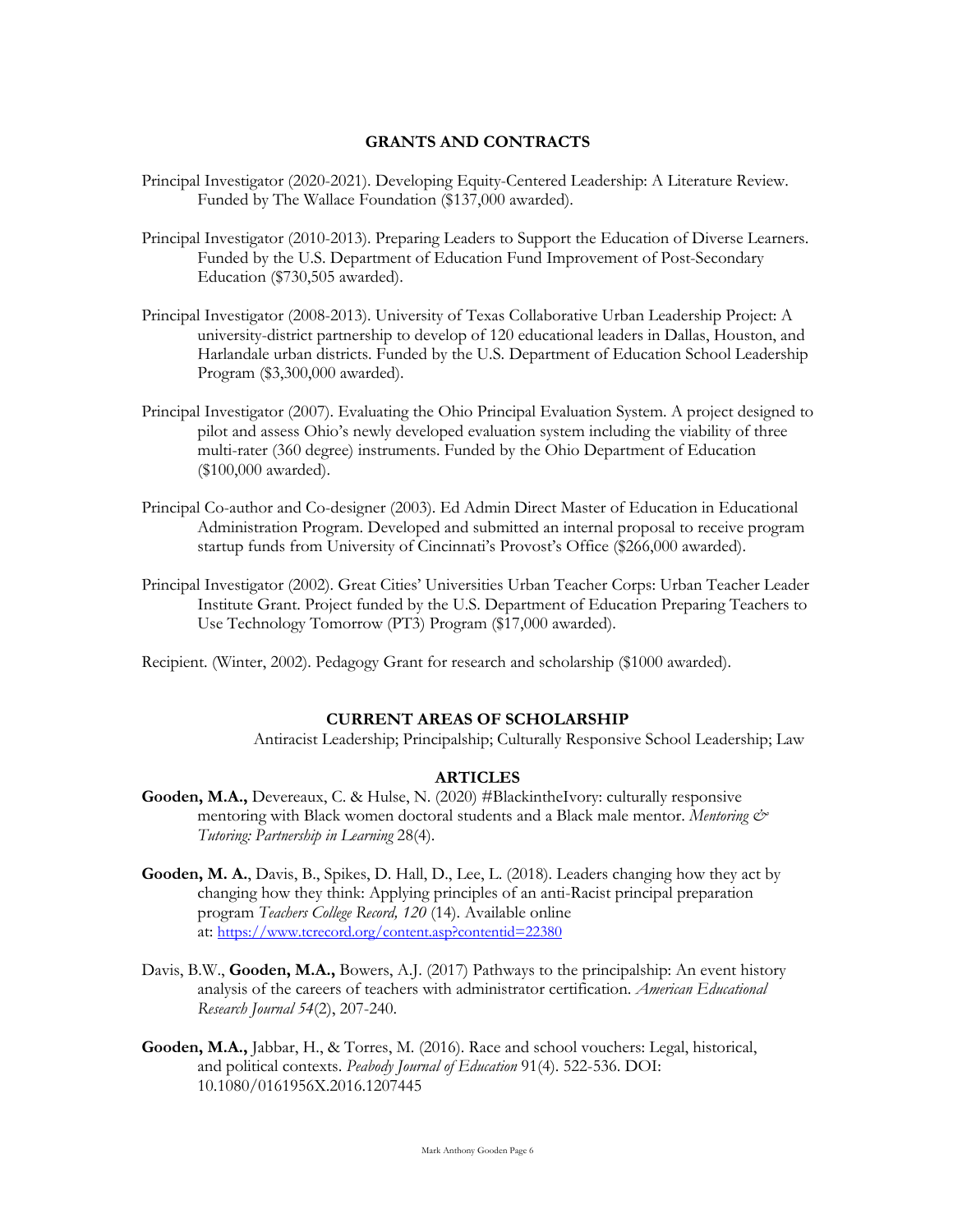- Khalifa, M., **Gooden, M.A.,** & Davis, J. (2016). Culturally responsive school leadership: A synthesis of the literature. *Review of Educational Research 86(4).* 1272-1310.
- Davis, B.W., Lippa, A., Lehr, M., **Gooden, M.A.,** & Dinh, T. (2016). Conceptualizing principalstudent racial congruence. *Journal of School Leadership 26*(4).
- Green, T.L., & **Gooden, M.A.** (2016). A Wrong Without A Remedy: 40 Years After *Milliken v. Bradley I* (1974) and Its Progeny in the Fight for Educational Equity. *Teachers College Record 118* (3).
- **Gooden, M.A.,** & Green, T.L. (2016). Reflections on litigating *Milliken I* (1974) 40 years later: A conversation with the honorable judges Nathaniel Jones. *Teachers College Record 118* (3).
- Green, T. L., & **Gooden, M.A.** (2016). The shaping of policy: Exploring the contexts, contradictions, and contours of privilege of *Milliken v. Bradley I* and its progeny 40 years later. *Teachers College Record 118* (3).
- Davis, B.W., **Gooden, M.A.,** & Micheaux, D.J. (2015). Colorblind Leadership: A critical race theory analysis of the ISLLC and ELCC Standards. *Educational Administration Quarterly 51*(3), 335- 371. DOI: 10.1177/0013161X15587092.
- **Gooden, M.A.** & O'Doherty, A. (2015). Do you see what I see? Fostering aspiring leaders' racial awareness**.** *Urban Education 50*(2), 225-255.
- Gooden, M.A. & Dorsey, D.T. (2014). The distorted looking glass: Examining how housing identity privilege obviates the goals of *Brown v. Board of Education* at 60. *Educational Administration Quarterly 50*(5), 764-782. DOI: 10.1177/0013161X14550197.
- Green, T.L. & Gooden, M.A. (2014). Transforming out-of-school challenges into opportunities: community schools reform in the urban midwest. *Urban Education 49*(8), 930-954*.*
- Calvoz, R., Davis, B.W., & **Gooden, M.A.** (2014). Constitutional Implications of School Punishment for Cyber Bullying. *Cardoza Law Review*-*De Novo,* 101-109*.*
- **Gooden, M.A.** (2014). Using Nigrescence to recover from my mis-education as a 'successful' African American Male"**.** *Journal of African American Males in Education (JAAME*) 5(2), 111- 133.
- Calvoz, R., Davis, B.W., & **Gooden, M.A.** (2013). Cyber bullying and free speech: Striking an ageappropriate balance. *Cleveland State Law Review 61* (2), 357-389.
- Calvoz, R., Davis, B.W., & **Gooden, M.A.** (2013). On-campus punishment for off-campus behavior? What every principal should know about cyberbullying. *Texas Study of Secondary Education*, Vol.XXII, (2), 10-12.
- **Gooden, M.A.,** & Dantley, M. (2012). Centering race in a framework for leadership preparation. *Journal of Research on Leadership in Education 7(2),* 235-251.
- Gooden, M. A. (2012). An examination of principals' knowledge of technology and the first amendment law: Implications for leadership. *Journal of School Leadership 22*(6), 1130-1154.
- Gooden, M. A. & McNeal, L. (2012). From the courtroom to the schoolhouse-recent advancements in school law and implications for leadership. *Journal of School Leadership 22*(6), 1062-1064.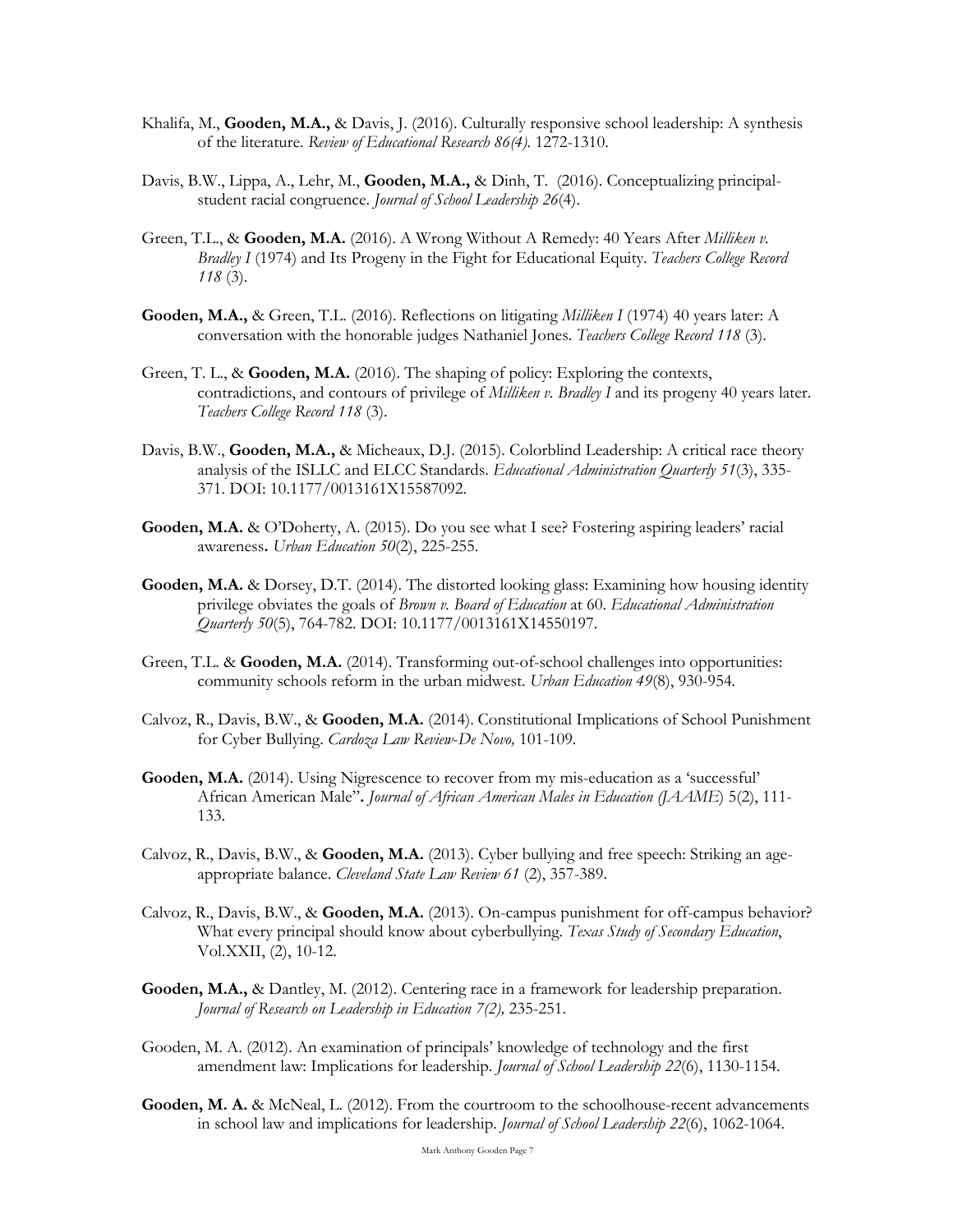- Gooden, M. A. (2012). What does racism have to do with leadership? Countering the idea of colorblind leadership: A reflection on race and the growing pressures of the urban principalship. *Journal of Educational Foundations 26*(1-2), 67-84.
- **Gooden, M. A.,** Bell, C.M., Gonzalez, R.M., & Lippa, A.P. (2011). Planning university-urban district partnerships: Implications for principal preparation programs. *Educational Planning 20*(2), 1- 13.
- Young, M.D., O'Doherty, A., **Gooden, M.A.**, & Goodnow, L. (2011). Measuring change through leadership identity and problem framing. *Journal of School Leadership, 21*(5), 704-734.
- Khalifa, M. & **Gooden, M.A.** (2010). Between resistance and assimilation: A Critical Examination of American Muslim educational behaviors in public school. *Journal of Negro Education*, *79*(3), 308-323.
- Daniel, P.T.K. & **Gooden, M.A.** (2010). Conflict on the United States Supreme Court: Judicial confusion and race-conscious school assignments. *Brigham Young University Education*  $\dot{\mathcal{O}}$  *Law Journal. 1,* 81-111.
- Gooden, M. A. (2005).The role of an African American principal in an urban information technology high school. *Educational Administration Quarterly*. *41*(4), 630-650.
- Gooden, M. A. (2005).Can NCLB really close the achievement gap? *School Business Affairs*. *71*(7), 6-9.
- Gooden, M. A. (2004).A history of black achievement as impacted by federal court decisions in the last century. *Journal of Negro Education, 73*(3), 230-237.
- **Gooden, M. A.** & Gregory, D.E. (2004).Equity and at-risk students. *School Business Affairs*. *70*(2), 5- 8.
- Gooden, M. A. (2003).Ohio school administrators' attitudes toward students' first amendment rights and the internet and school violence. *Catalyst for Change. 32(2),* 20-22*.*
- Gooden, M.A. (2003). At-risk children: Title I Almost 40 years later. *School Business Affairs*. 69(1), 14- 18.
- Gooden, M.A. (2002). Stewardship and critical leadership: Sufficient for urban education? *Education and Urban Society*. *35*(1), 133-143.
- Gooden, A.M. & **Gooden, M. A**. (2001). Gender representation in notable children's picture books: 1995-1999. *Sex Roles, 45*(1/2), 89-101.

#### **BOOK CHAPTERS**

- **Gooden, M. A.** & Davis, B. (2021). Students speech rights in an online era. In Luke Stedrak (Eds.), *Public School Teachers Legal Handbook,* (1stEd.) (pp. XX-XXX). Dayton, OH: Lexis-Nexis Publishing.
- **Gooden, M. A.** & Showunmi, V. (2020). Race and education leadership. In Steven J. Coutney, Helen M. Gunter, Richard Niesche, Tina Trujillo (Eds.), *Understanding educational leadership: critical perspectives and approaches* (1stEd.) (pp. 281-294). London: Bloomsbury Academic.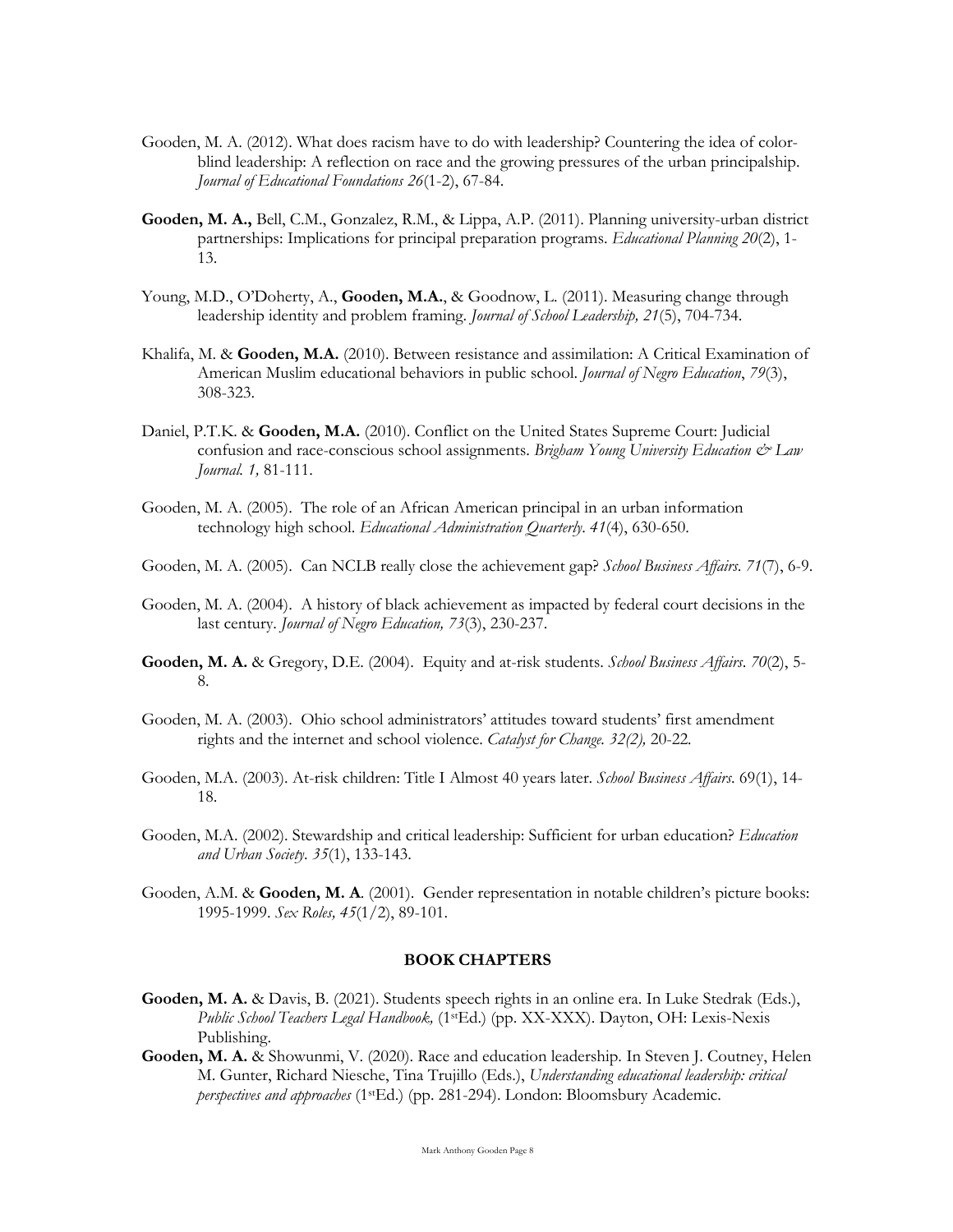- **Gooden, M. A.**, Davis, B., Spikes, D. Hall, D., Lee, L. (2018). Leaders changing how they act by changing how they think: Applying principles of an anti-Racist principal preparation program In Anjale Welton and Eboni Zamani- Gallaher (Eds.), *Facilitating Institutional Change for Racial Equity in the Educational Pipeline* (pp. xx-x). New York: Teachers College Press.
- **Gooden, M. A.** & Davis, B. (2017). Civil liberties in cyberspace. In Janet Decker, Maria Lewis, Elizabeth Shaver, Ann Blankenship-Knox, and Mark Paige (Eds.), *Principals Legal Handbook,*  (6th Ed.) (pp. 199-216). Dayton, OH: Lexis-Nexis Publishing.
- Byrne-Jiménez, M., **Gooden, M.** & Tucker, P. (2016). Facilitating learning in leadership preparation: Limited research but promising practices. In Michelle D. Young & Gary M. Crow (Eds.), *Handbook of Research on the Education of School Leaders*. (pp. 173-201). New York: Routledge Taylor & Francis Group.
- Lippa, A.P., Lee, L., Lehr, M., Spikes, D., Coward, L., Davis, B., **Gooden, M.,** & Hall, D. (2015). Building awareness of race and place: Reflections from a multiracial research group on impactful life experiences'. In Christa Boske and Azadeh Osanloo (Eds.), *Living the Work: Promoting Social Justice and Equity Work in Schools around the World (Advances in Educational Administration, Volume 23*) (pp. 183-214). Emerald Group Publishing.
- Spikes, D. & **Gooden, M.A.** & (2015). What does racism have to do with school leadership? In D. Griffiths & J. Portelli (Eds.), *Key Questions for Educational Leaders.* Ontario, Canada: Word & Deed Publishing.
- Young, M.D., **Gooden, M.A.** & O'Doherty, A.O. (2015). Preparing leaders to support diverse learners. In Muhammad Khalifa, Noelle W. Arnold, Azadeh F. Osanloo & Cosette M. Grant (Eds.), *Handbook of Urban Educational Leadership.* Lanham, MD: Rowman & Littlefield.
- Blackshire, R.S., Gideon, B.H., **Gooden, M.A.** & Hall, D. (2014). Certified cognitive coaching in a leadership program. In K. Sanzo (Ed.). From Policy to Practice: Sustainable Innovations in School Leadership Preparation and Development. Pp. 237-265. Charlotte, NC: Information Age Publishing.
- **Gooden, M.A.** & Spikes, D. (2014). The risks of cultivating care in an urban high school: Exploring a Black high school principal's experience and his castigation. In L. Bass (Ed.), *Black Mask-ulinity: A Framework for Black masculine caring.* New York: Peter Lang.
- **Gooden, M.A.** & McNeal, L. (2013). Legal issues for diverse and equitable schools. In L. C. Tillman & J.J. Scheurich (Eds.), *The handbook on research on educational leadership for equity and diversity* (pp. 579-596). New York: Routledge.
- Gooden, M. A. (2013). Pondering the future of education law. In M. A. Gooden, J. F. Mead, & S. Eckes, L. McNeal and Torres, M. (Eds.), *Principals Legal Handbook*, (5<sup>th</sup> Ed.) (pp. 663-668). Dayton, OH: Lexis-Nexis Publishing.
- **Gooden, M. A.** & Davis, B. (2013). Civil liberties in cyberspace. In M. A. Gooden, J. F. Mead, & S. Eckes, L. McNeal and Torres, M. (Eds.), *Principals Legal Handbook*, (5<sup>th</sup> Ed.) (pp. 157-180). Dayton, OH: Lexis-Nexis Publishing.
- **Gooden, M. A.** (2012). Finding courage and choice on the way to a balanced life. J.M. Marshall, J.S. Brooks, K. Brown, L. H. Bussey, B. Fusarelli, **M.A. Gooden,** C. Lugg, L.C. Reed, & G.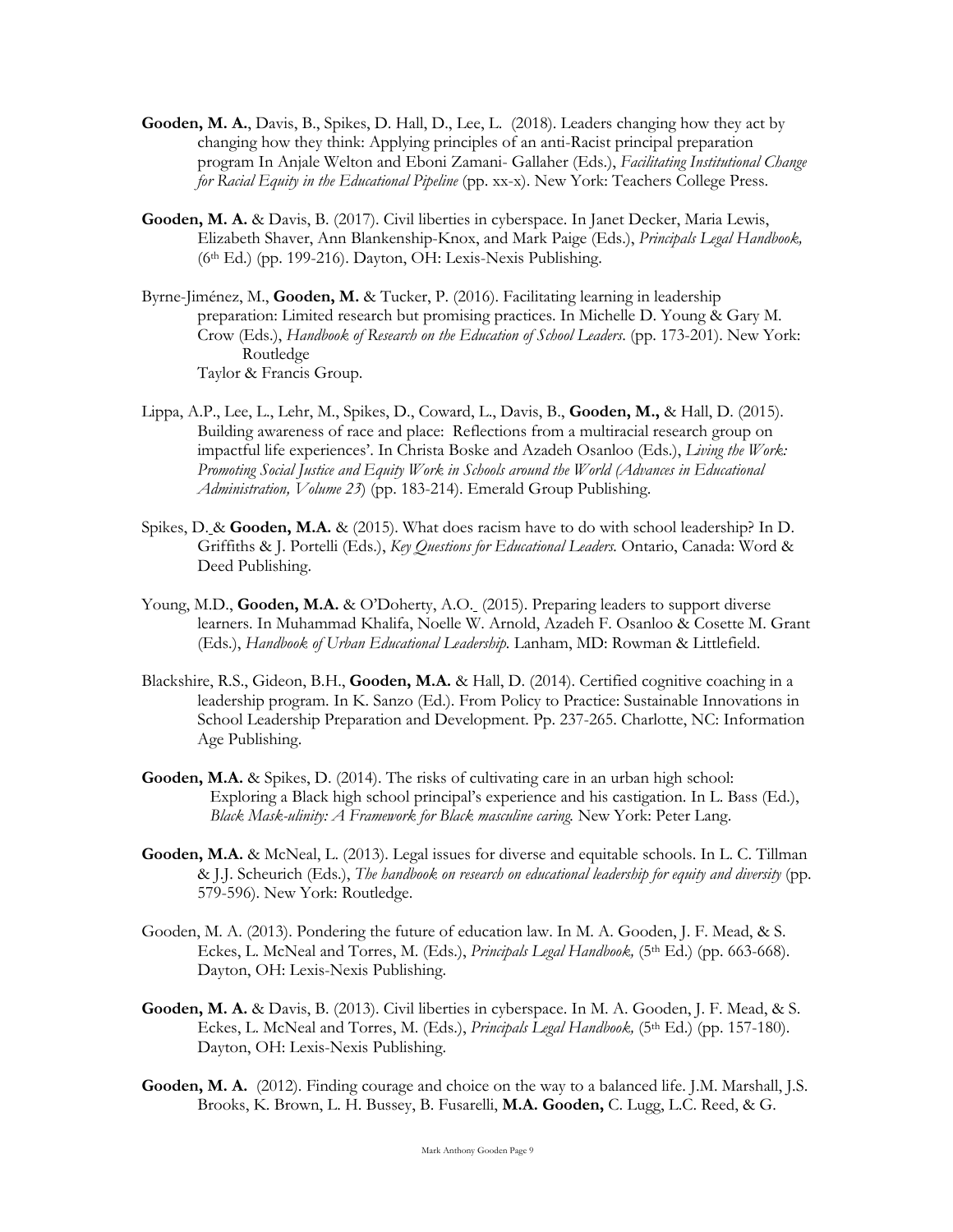Theoharis (Eds), *Juggling Flaming Chainsaws: Academics in educational leadership try to balance work and family* (pp. 223-229). Charlotte, NC: IAP Information Age Publishing.

- **Gooden, M.A.** & Gonzales, R. (2012). A rigorous recruitment and selection process of the The University of Texas at Austin principalship program. In K. Sanzo, S. Myran & A.H. Normore (Eds). *Successful school leadership preparation and development*. (pp. 99-114). Bingley, United Kingdom: Emerald Group Publishing Limited.
- Gooden, M.A. (2012). Exploring the property rights and liberty interests of African American males in public schools: Confronting the denial of education under the guise of maintaining order. In T.E. Dancy, C. M. Brown & J.E. Davis (Eds), *Educating African American Males: Contexts for consideration, possibilities for practice* (p. 89-103). New York: Peter Lang.
- Gooden, M.A. (2010). Helping a graduate student develop self-directedness in stressful times: A brief conversation. In R. Calabrese & P. Smith (Eds.), *The doctoral student's advisor*  $\breve{c}$ *<sup>2</sup> mentor: Sage advice from the experts* (pp. 97-102). Lanham, MD: Rowman and Littlefield Publishers.
- Gooden, M.A. (2009). Race, law, and leadership: Exploring the interest-convergence dilemma. In L. Tillman (Ed.), *The handbook on African American education* (pp. 237-248). Thousand Oaks, CA: Sage.
- **Gooden, M. A.** and Downing, S. (2009). Affirmative action: Leveling the playing field. In D. Cleveland (Ed.), *When minorities are encouraged to apply*: *Diversity and affirmative action in higher education* (pp. 225-239). New York: Peter Lang.
- **Gooden, M. A.** & Gunn, K. M. (2008). Civil liberties in cyberspace: Some rights and responsibilities in the evolving era of technology. In K.E. Lane, J. F. Mead, M. A. Gooden, & S. Eckes, and P. Pauken (Eds.), *Principals Legal Handbook* (pp. 157-180). Dayton, OH: Lexis-Nexis Publishing.
- **Gooden, M.A.** & Nowlin, T.Y. (2006). The achievement gap and no child left behind: Is there a connection? In F. Brown & R. Hunter (Series & Vol. Eds.), *Advances in educational administration: Vol. 9. No child left behind and other federal programs for urban districts* (pp. 231-248). Oxford: Elsevier, Ltd. Oxford.
- Gooden, M. A. (2005). Use of technology and the internet. In K.E. Lane, M.J. Connerly, J. F. Mead, M. A. Gooden, & S. Eckes (Eds.), *Principals Legal Handbook* (pp. 140-159). Dayton, OH: Lexis-Nexis Publishing.
- Gooden, M. A. (2002). Drugs and weapons in schools. In C.J. Russo and R.D. Mawdsley (Eds.), *Case Citations 2002: Violence and school safety* (pp. 55-65). Dayton, OH: Education Law Association.

#### *Books*

- Radd, S., Generett, G.G., & **Gooden**, **M. A.,** Theoharis, G. (2020). Taking up equity leadership: A guide to five practices for building an equity-focused system. Alexandria, VA: ASCD Publishing.
- **Gooden**, **M. A.**, Mead, J.F., Eckes, S., McNeal, L. & Torres, M. (Eds.). (2013). *Principals Legal Handbook* (5th ed.). Dayton, OH: Lexis-Nexis Publishing.
- Mark Anthony Gooden Page 10 Marshall, J.M., Brooks, J.S., Brown, K., Bussey, L.H., Fusarelli, B., **Gooden, M.A.**, Lugg, C., Reed, L.C., & Theoharis, G. (2012). Juggling Flaming Chainsaws: Academics in educational leadership try to balance work and family. Charlotte, NC: IAP Information Age Publishing.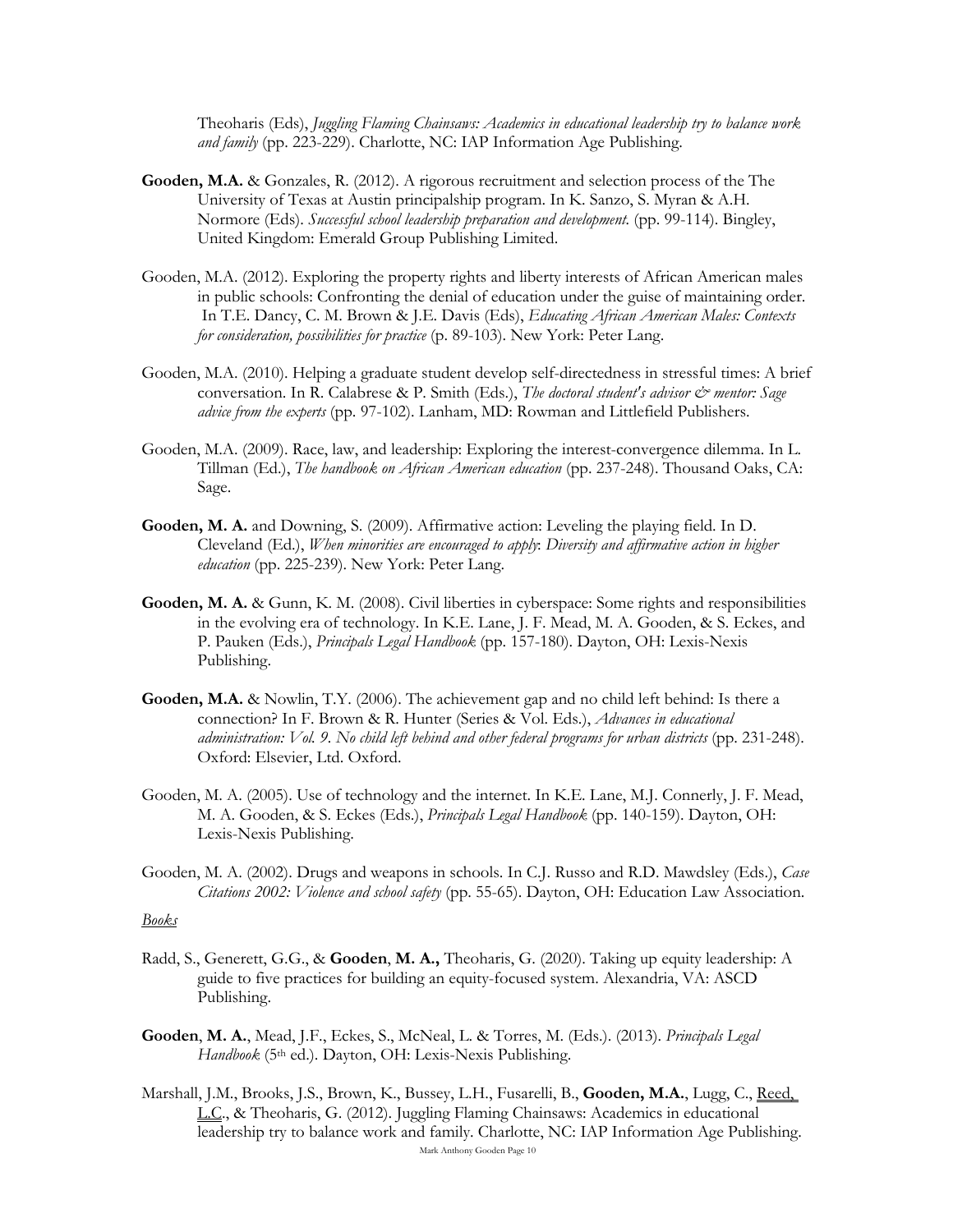- Lane, K.E., Mead, J.F., **Gooden**, **M. A.,** Eckes, S., & Pauken, P. (Eds.). (2008). *Principals Legal*  Handbook (4<sup>th</sup> ed.). Dayton, OH: Lexis-Nexis Publishing.
- Lane, K.E., Connerly, M.J., Mead, J.F., **Gooden, M. A.**, & Eckes, S. (Eds.). (2005). Principals Legal Handbook (3rd ed). Dayton, OH: Lexis-Nexis Publishing.

*Blog Posts & Other Media*

- Childs, J., Gooden, M. A., Green, T. L., & Reddick, R. J. (2017, December 1). The brofessors. In J. Weisberger (Producer). Talking eds [Audio podcast] (Episode 4). Retrieved from: https://talkingeds.com/episode-4-the-brofessors-gooden-reddick-childs-and-green/
- Gooden, M.A. (2010, November 21). Post-Convention Conversations. *Quality Leadership Matters. http://www.ucea.org*
- Gooden, M.A. (2011, March 9). Is Anti-racist leadership too radical for our principal preparation programs? *Quality Leadership Matters. http://www.ucea.org*
- Gooden, M.A. (2011, May 19). Are The Four Intervention Models Really Viable Options for Urban Schools? *Quality Leadership Matters. http://www.ucea.org*
- Gooden, M.A. (2011, December 13). Preaching to the Choir. *Quality Leadership Matters. http://www.ucea.org*
- Gooden, M.A. (2013, August 8). Searching for Community in the Eye of the Storm Preaching to the Choir. *Quality Leadership Matters. http://www.ucea.org*
- Gooden, M.A. (2013, October 15). Exploring Sankofa: Can the Past Really Provide Lessons About Leadership in the Present. Quality Leadership Matters. *http://www.ucea.org*
- Gooden, M.A. (2014, March 5). Can we teach what we may or may not see? *Quality Leadership Matters http://www.ucea.org*

*Publications in Process*

**Gooden, M.A.**, & Davis, B.W., Spikes, D., Hall, D. & Lee, L. (Revise & Resubmit). Testing the waters of change: Applying a model of anti-racist leadership in a principal preparation program. *Journal of Research on Leadership in Education.* 

*Refereed Encyclopedia Entries* 

Gooden, M.A. (2008). Bolling v. Sharp. In *The encyclopedia of education law*. Thousand Oaks, CA: Sage.

- Gooden, M.A. (2008). Cooper v. Aaron. In *The encyclopedia of education law*. Thousand Oaks, CA: Sage.
- Gooden, M.A. (2008). Gong Lum v. Rice. In *The encyclopedia of education law*. Thousand Oaks, CA: Sage.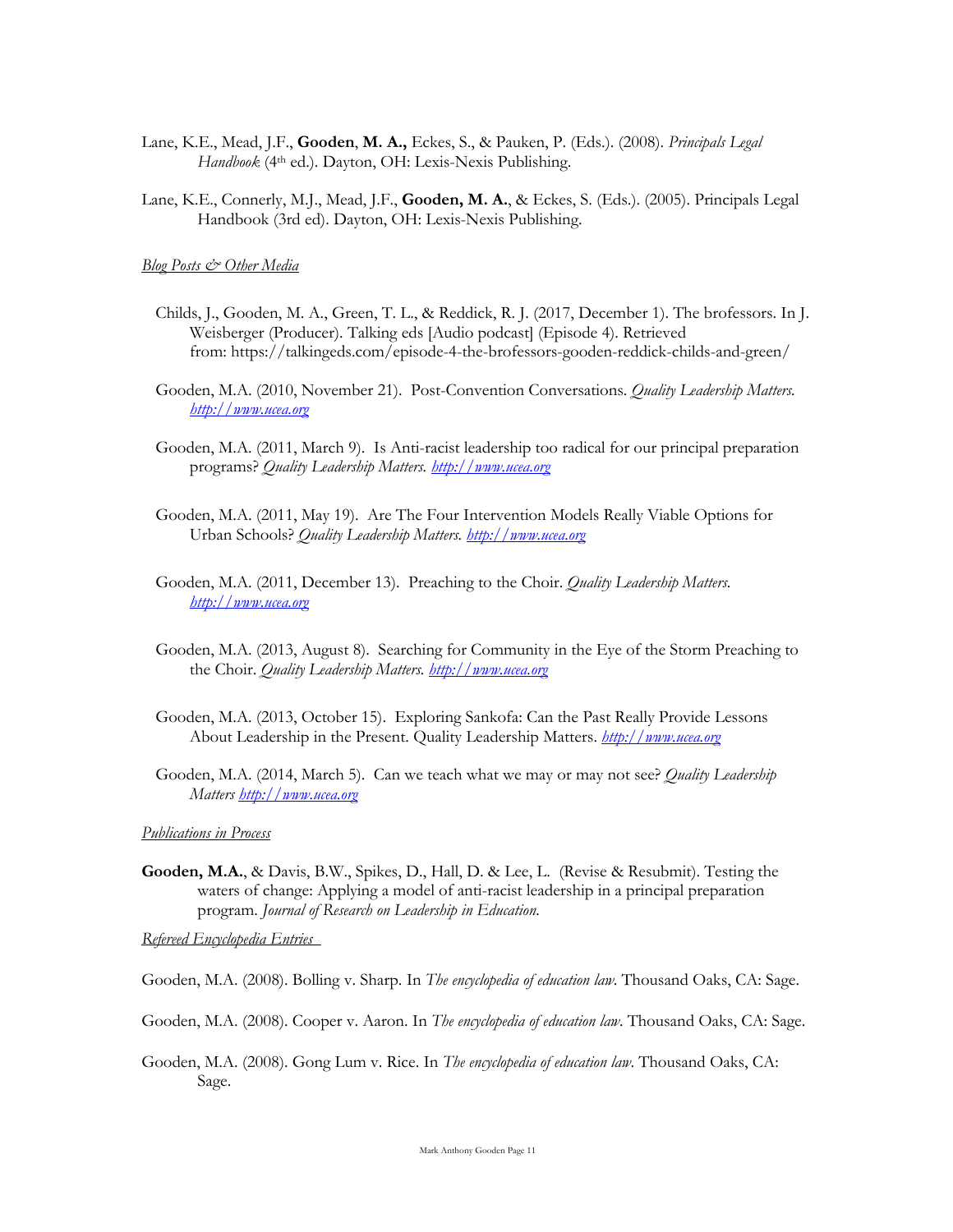- Gooden, M.A. (2008). Internet Content Filtering. In *The encyclopedia of education law*. Thousand Oaks, CA: Sage.
- Gooden, M.A. (2008). Northcross v. Board of Education. In *The encyclopedia of education law*. Thousand Oaks, CA: Sage.
- Gooden, M.A. (2008). Websites, School Districts and Boards. In *The encyclopedia of education law*. Thousand Oaks, CA: Sage.

#### *Book Reviews*

- Gooden, M. A. (2009). [Review of the book Strengthening the African American educational pipeline: Informing research, policy, and practice]. *Education Administration Quarterly*, 45(3), 495-506.
- Gooden, M. A. (2003). Reforming schools. [Review of the book Reforming schools]. *Education and Urban Society*. 35(1), 133-143.

#### *Other Publications*

- Gooden, M. A. (2007). Exploring issues of race, social justice, and leadership: An interview with Lisa Delpit. *University Council for Educational Administration* (*UCEA) Review, XLVI* (2), 20-21.
- Gooden, M. A. (2006). Exploring contested intersections of democracy, social justice, and globalization: An interview with Gregory J. Vincent. *University Council for Educational Administration* (*UCEA) Review, 48*.
- Nowlin, T. Y., & **Gooden, M. A.** (2005). Daring leaders to lead: A reflection on social justice leadership from the perspective of a Jackson scholar and her mentor. *University Council for Educational Administration* (*UCEA) Review, 47* (3), 7-9.
- Gooden, M. A. (2005). Exploring issues of democracy, social justice, and leadership: An interview with Pedro Noguera. *University Council for Educational Administration* (*UCEA) Review, 47* (3), 11-12.
- Gooden, M.A. (2004) Northeastern Reporter. *School Law Reporter*, 46(8). Dayton, OH: Education Law Association.
- Gooden, M.A. (2004) Northeastern Reporter. *School Law Reporter*, 46(7). Dayton, OH: Education Law Association.
- Gooden, M.A. (2004) Northeastern Reporter. *School Law Reporter*, 46(6). Dayton, OH: Education Law Association.
- Gooden, M.A. (2004) Northeastern Reporter. *School Law Reporter*, 46(5). Dayton, OH: Education Law Association.
- Gooden, M.A. (2004) Northeastern Reporter. *School Law Reporter*, 46(4). Dayton, OH: Education Law Association.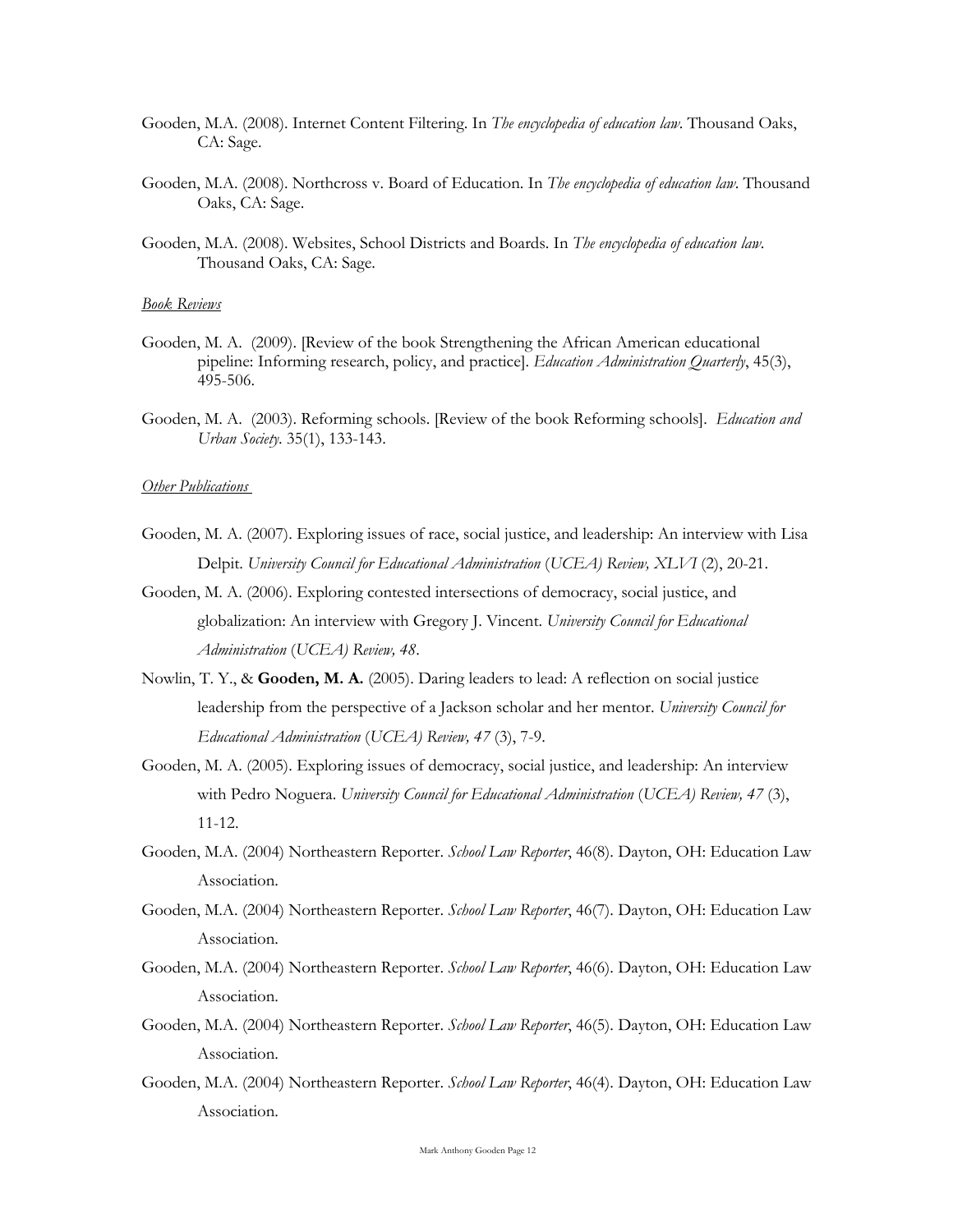- Gooden, M.A. (2004) Northeastern Reporter. *School Law Reporter*, 46(3). Dayton, OH: Education Law Association.
- Gooden, M.A. (2004) Northeastern Reporter. *School Law Reporter*, 46(2). Dayton, OH: Education Law Association.
- Gooden, M.A. (2002). Technology use by practicing administrators. *CERTI2 Newsletter*. Cincinnati, OH.

#### **REFEREED PRESENTATIONS**

*National & International Conferences* 

- Generett, G., **Gooden, M.A.,** Radd, S., & Theoharis, G. (2019, November). Strengthening crossidentity collaborations and relationships: A Critical Conversation. Conversation presented at the University Council for Educational Administration Annual Convention, New Orleans, LA.
- Eckes, S., Gooden, M.A., McCarthy, M., Puckett, T., & Torres, M. (2019, November). Hot Topics in K-12 Education Law: What You Should Know. Critical conversation presented at the University Council for Educational Administration Annual Convention, New Orleans, LA.
- Ishimaru, A., **Gooden, M.A**., Heilig, J., Peters, A., Horsford, S. Leonardo, Z., Scheurich, J., Lopez, G., & DeMatthews, D. (2019, April). Early and mid-career mentoring for equity-focused faculty: navigating the promotion and tenure process. Invited Speaker Session presented at the American Educational Research Association Annual Meeting, Toronto, CA.
- Horsford, S., **Gooden, M.A.,** Lomotey, K., Tillman, L., & Smith, P. (2018, November). Invited Work Session: Research Collective on Black Education & Leadership. Critical conversation presented at the University Council for Educational Administration Annual Convention, Houston, TX.
- **Gooden, M.A.** (2019, July). Infusing Culturally Responsive Leadership into Principal Preparation and Professional Development A paper presented at the 12th Annual Equality, Diversity, & Inclusion Conference, Erasmus University, Rotterdam, Netherlands.
- **Gooden, M.A.** (2018, August). Leaders Changing How They Act by Changing How They Think: Applying Principles of an Anti-Racist Principal Preparation Program. A paper presented at the 11th Annual Equality, Diversity, & Inclusion Conference, Université de Montréal, Montreal, Canada.
- **Gooden, M.A.,** Generett, G., Radd, S., & Theoharis, G. (2019, April). Using Critical Narrative Methods to Improve Equity Leadership Pedagogy. A workshop presented at the American Educational Research Association Annual Meeting, New York, NY.
- Gooden, M.A., & Smith, P. A. (2017, November). Culturally Sustaining Approaches to Educational Leadership Development and Mentoring. Workshop presented at the University Council for Educational Administration Annual Convention, Denver, CO.
- Generett, G., Gooden, M.A., Radd, S., & Theoharis, G. (2017, November). Using Story to Improve Equity Leadership Preparation and Practice: A Critical Conversation. Conversation presented at the University Council for Educational Administration Annual Convention, Denver, CO.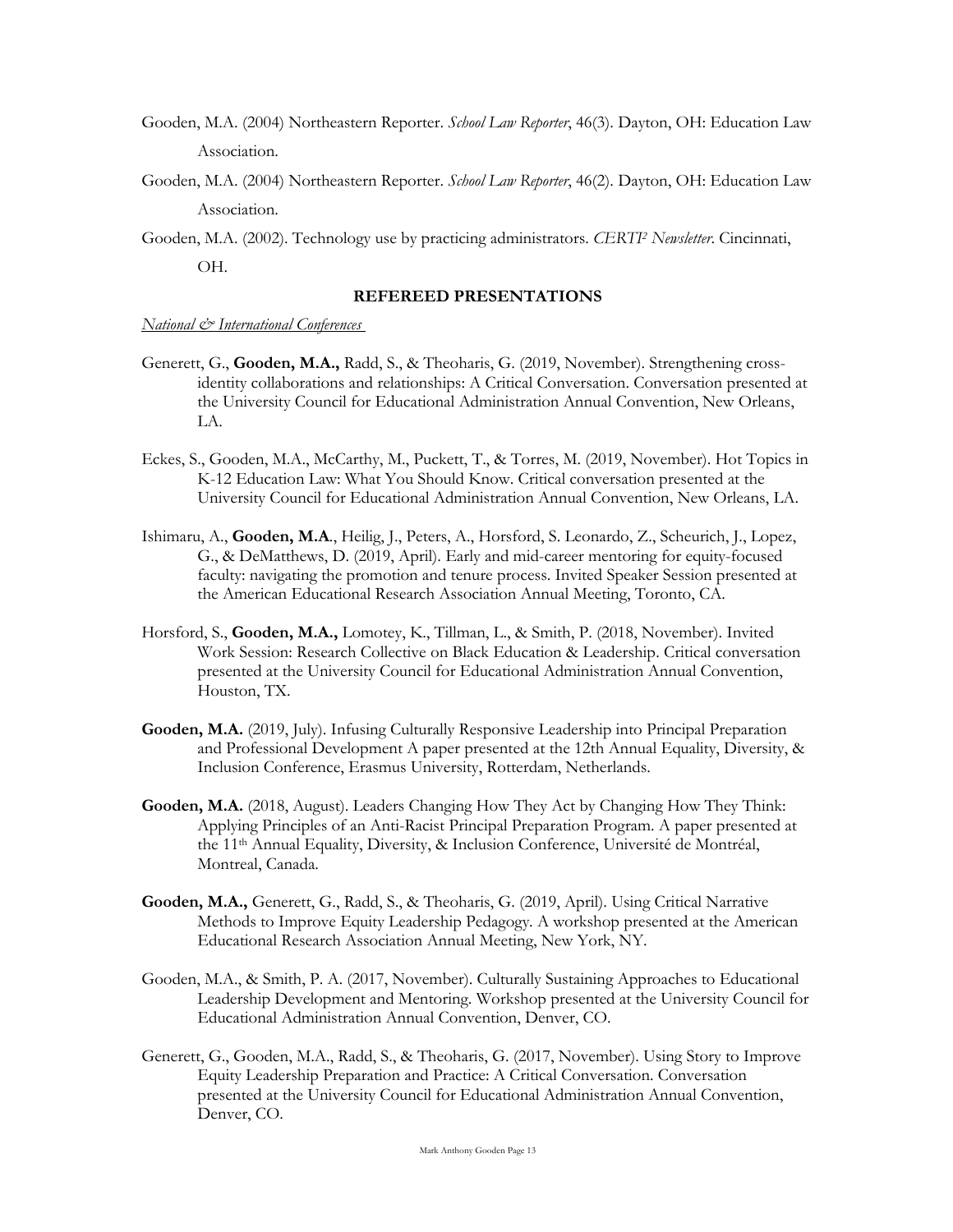- Gooden, M.A. & Others. (2017, November). A Critical Conversation: Building Educational Leaders for Social Justice and Student Advocacy. Conversation presented at the University Council for Educational Administration Annual Convention, Denver, CO.
- **Gooden, M.A.** (2017, June). Must White Entitlement Be Preserved Even to the Deprivation of Equal Educational Opportunity for Black Students? A paper presented at the 10<sup>th</sup> Annual Equality, Diversity, & Inclusion Conference, Brunel University, London, United Kingdom.
- Gooden, M.A. (2016, June). Culturally responsive school leadership. A paper presented at the 9<sup>th</sup> Annual Equality, Diversity, & Inclusion Conference, University of Cyprus, Nicosia, Cyprus.
- **Gooden, M.A**. & Spikes, D.D. (2016, April). The risk of cultivating care in an urban high school: Exploring a Black high school principal's experience and his castigation. Paper presented at the American Educational Research Association Annual Meeting, Washington, D.C.
- Anderson, E., Venzant Chambers, T.T., Dantley, M., **Gooden, M.A**., Reed, C., Davis, B.W. (2015, November). Rectifying the separation between academia and schooling: A critical Conversation About Scholarly Work. A Critical Conversation presented at the University Council for Educational Administration Annual Convention, San Diego, CA.
- **Gooden, M.A**., Byrne-Jiménez, M., & Tucker, P. (2015, November). Educational leadership pedagogy. Paper presented at the University Council for Educational Administration Annual Convention, San Diego, CA.
- Lippa, A.P., Lehr, M.D., Hall, D.L., & **Gooden, M.A**. (2015, April). How aspiring anti-racist leaders make sense of the racial discipline gap. Paper presented at the University Council for Educational Administration Annual Convention, San Diego, CA.
- Lopez, G.R., Crow, G.M., **Gooden, M.A**., & Pounder, D.G. (2015, November). Chairs Role-Alike. Special Session presented at the University Council for Educational Administration Annual Convention, San Diego, CA.
- **Davis, B.W., Gooden, M.A**., & Bowers, A. (2015, November). Traversing transcultural spaces: An event history analysis of teachers' pathways to the principalship. Paper presented at the University Council for Educational Administration Annual Convention, San Diego, CA.
- Lippa, A.P., Lehr, M.D., Spikes, D.D., Hall, D.L., & **Gooden, M.A**. (2015, April). Zero-Tolerance Disciplinary Policies in Texas Public Schools. Paper presented at the American Educational Research Association Annual Meeting, Chicago, Ill.
- Green, T., & **Gooden, M.A**. (2015, April). Transforming Out-of-School Challenges Into Opportunities: The Case of a Community School Implementation in the Midwestern United States. Paper presented at the American Educational Research Association Annual Meeting, Chicago, Ill.
- **Gooden, M.A.** & O'Doherty, A.O. (2014, June). Disrupting the discourse: Fostering racial and cultural awareness to unearth privileges. A workshop presented at the Equality, Diversity, & Inclusion Conference, Munich, Germany.
- Gooden, M.A. & O'Doherty, A.O. (2014, June). Revisiting "Do You See What I See?" to expand the obstruction of the discourse. A paper presented at the Equality, Diversity, & Inclusion Conference, Munich, Germany.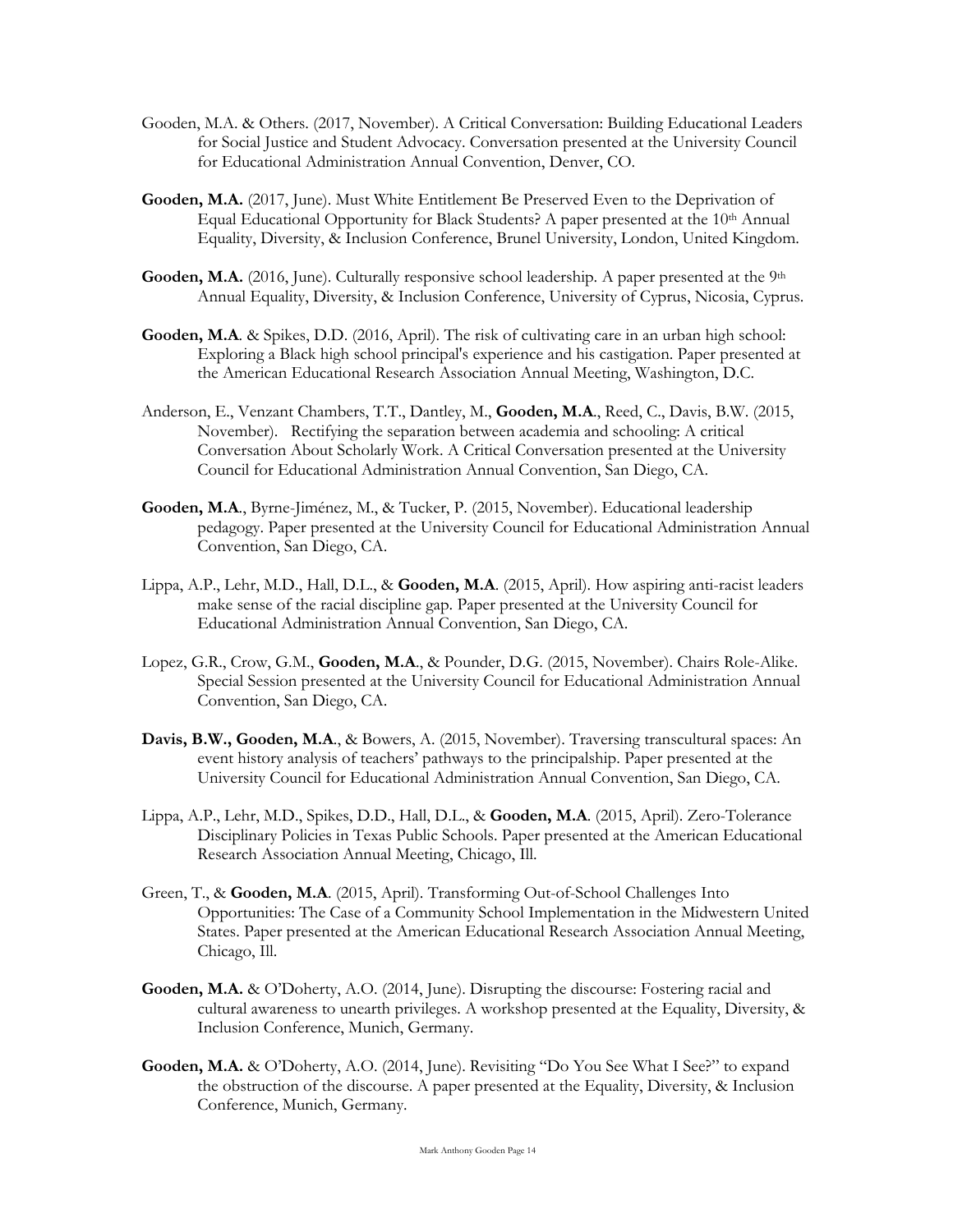- **Gooden, M.A.** & Dantley, M. (2014, April). Preparing principals as culturally responsive leaders**.** A paper presented at the American Educational Research Association Meeting, Philadelphia, PA.
- Khalifa, M., **Gooden, M.A**. & Davis, J.E. (2014, April). Culturally responsive leadership: A review of the literature. A paper presented at the American Educational Research Association Meeting, Philadelphia, PA.
- Hall, D.L., **Gooden, M.A**., Davis, B.W., & Spikes, D.D. (2014, April). Exploring the impact of an antiracist leadership program on the social justice values, beliefs, and practices of its graduates. Paper presented at the American Educational Research Association, Philadelphia, PA.
- Davis, B.W. & **Gooden, M.A.** (2014, April). Color-blind leadership preparation and policy: A critical race theory analysis of the Interstate School Leaders Licensure Consortium and the Educational Leadership Constituent Council Standards. Paper presented at the American Educational Research Association Annual Meeting, Philadelphia, PA.
- **Gooden, M.A.** & Watson, R. (2014, April). Planning university-urban district partnerships: Implications for principal preparation programs. Roundtable session presented at the American Educational Research Association Annual Meeting, Philadelphia, PA.
- Green, T. & **Gooden, M.A.** (2014, April). The shaping of policy: Exploring the context, contradictions, and contours of privilege in Milliken v. Bradley: 40 years later. A paper presented at the American Educational Research Association Annual Meeting, Philadelphia, PA.
- Davis, B.W. & **Gooden, M.A.** (2014, April). Considering the roles of race and gender in the assignment of public school administrators. Paper presented at the American Educational Research Association Annual Meeting, Philadelphia, PA.
- **Gooden, M.A.** & Dantley, M. (2013, November). Preparing principals as culturally responsive leaders. A paper presented at the University Council for Educational Administration Convention, Indianapolis, Indiana.
- **Gooden, M.A.** & O'Doherty, A. (2013, November). Do you see what I see? Exploring the impact of whiteness on leadership practice. A paper presented at the University Council for Educational Administration Convention, Indianapolis, Indiana.
- **Gooden, M.A.,** Davis, B.W., Hall, D. & Spikes, D. (2013, November). The micro-political experiences of early-career, anti-racist, educational leaders. A paper presented at the University Council for Educational Administration Convention, Indianapolis, Indiana.
- **Gooden, M.A.** & Hill, B. (2013, November). My leadership story: Brian Hill. A film presented at the University Council for Educational Administration Convention, Indianapolis, Indiana.
- **Gooden, M.A**., O'Doherty, A, Byrne-Jiménez, M., Eustace, G.T. (2013, November). Developing leaders to support diverse learners (LSDL) curriculum module demonstration workshop. A workshop presented at the University Council for Educational Administration Convention, Indianapolis, Indiana.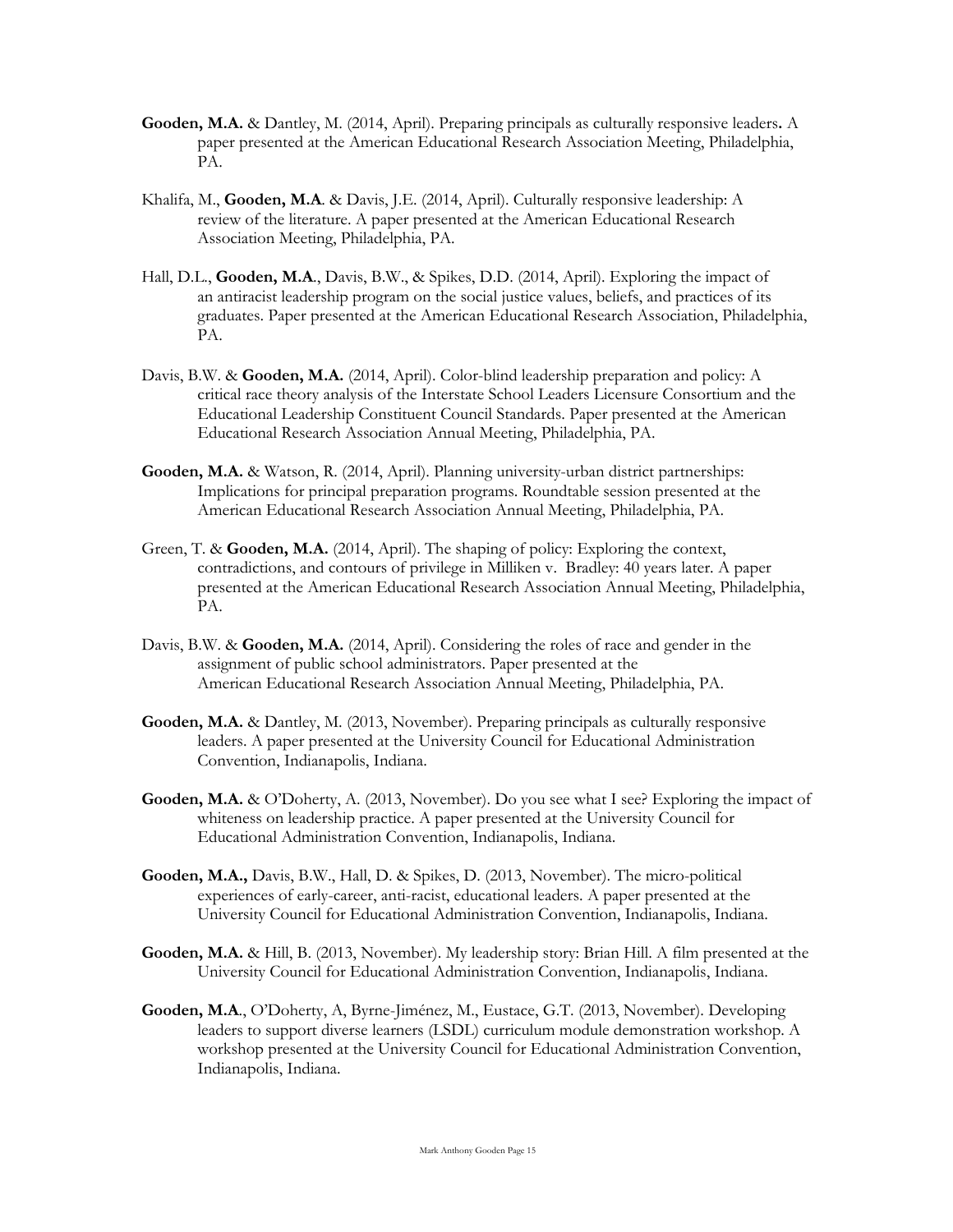- Davis, B.W. & **Gooden, M.A.** (2013, November). Gender, race, and the assignment of public school administrators. A paper presented at the University Council for Educational Administration Convention, Indianapolis, Indiana.
- Davis, B.W., **Gooden, M.A.,** Bell, C.M. & Lippa, A.P. (2013, November). Exploring racial congruence between students and school administrators in Texas. A paper presented at the University Council for Educational Administration Convention, Indianapolis, Indiana.
- Gooden, M.A., (2013, September). Employing cultural competence to improve your school. A workshop presented at the Advancing Improvement in Education Conference, Austin, TX.
- Gooden, M.A. & O'Doherty, A.O. (2013, July). Do you see what I see? Exploring the impact of whiteness and invisibility on leadership practice**.** A paper presented at the Equality, Diversity, & Inclusion Conference, Athens, Greece.
- Gooden, M.A., (2013, June). Building trust and making improvement through cultural competence in educational leaders. A workshop presented at the ASCD Conference on Teaching Excellence, National Harbor, MD.
- Spikes, D., **Gooden, M.A.,** & Childs, J. (2013, April). Exploring the impact of cultural proficiency training for central office leaders. A paper presented at the American Educational Research Association Annual Meeting, San Francisco, CA.
- Gooden, M.A., (2012, November). Blinding me with faulty science: Policy implications of following the Clark colorblind leadership archetype. A paper presented at the University Council for Educational Administration National Convention, Denver, CO.
- **Gooden, M.A.,** & O'Doherty, A. (2012, November). Leadership, principal preparation, and race. A paper presented at the University Council for Educational Administration National Convention, Denver, CO.
- Spikes, D., **Gooden, M.A.,** & Childs, J. (2012, November). Assessing the impact of cultural proficiency training on central office administrators and staff. A paper presented at the University Council for Educational Administration National Convention, Denver, CO.
- Cole, H., Cohen, R., Homer, B. Heilig, J.V., & **Gooden, M.A.** (2012, November). Challenging student push-out: social justice and school discipline matters. A conversation presented at the University Council for Educational Administration National Convention, Denver, CO.
- Gooden, M.A., (2012, October). Building Trust and Advancing Improvement Through the Development of Cultural Competence. A workshop presented at the Advancing Improvement in Education Conference, Austin, TX.
- Gooden, M.A. (2012, July). What does racism have to do with leadership? Countering the idea of color-blind leadership: A reflection on race and the growing pressures of the urban principalship**.** A paper presented at the Equality, Diversity, & Inclusion Conference, Toulouse, France.
- Gooden, M.A. (2012, April). *Countering the idea of color-blind leadership: A reflection on race and growing pressures of principalship*. A paper presented at the American Educational Research Association Annual Meeting, Vancouver, BC, Canada.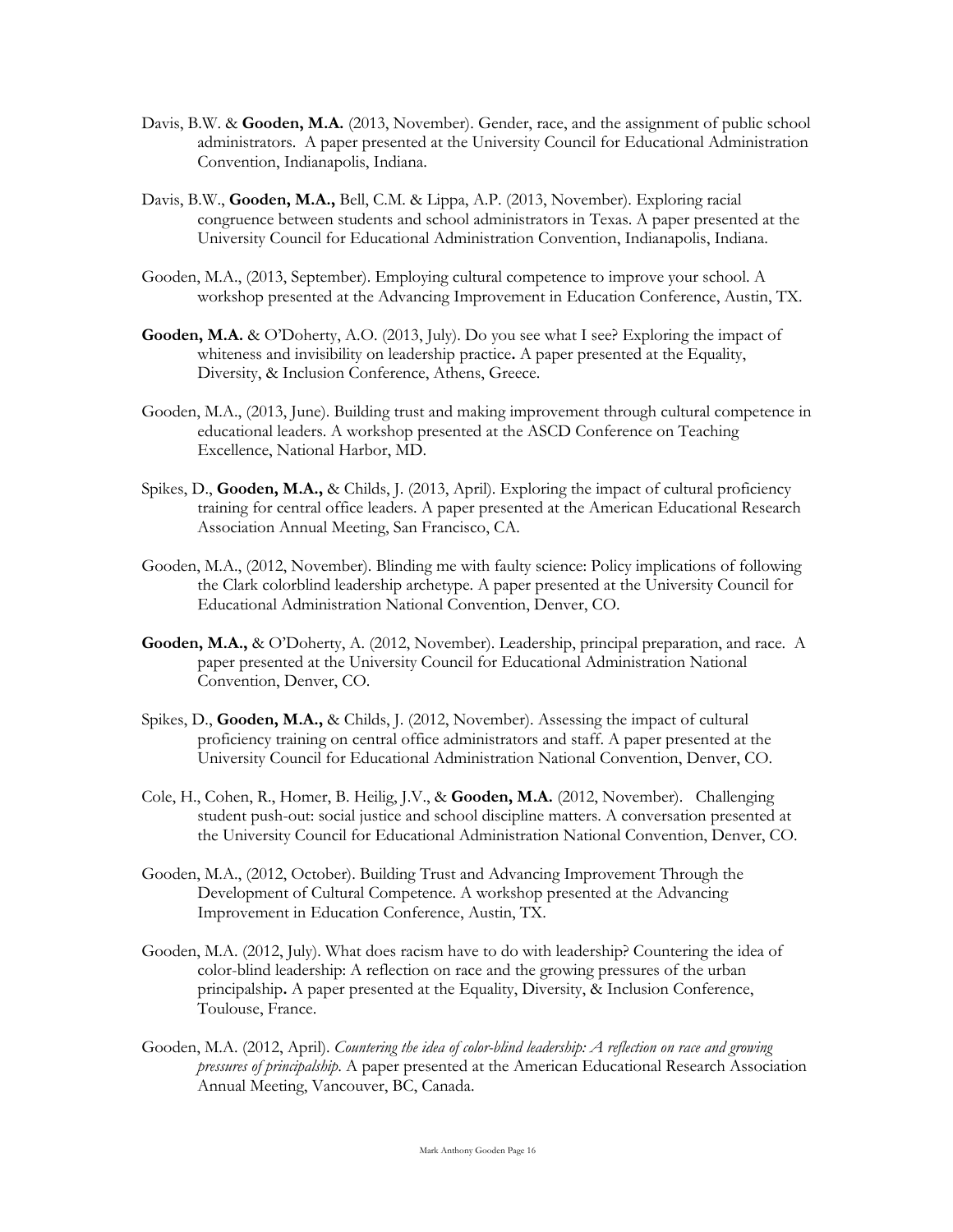- Gooden, M.A. (2012, April). *Coaching for administrator preparation and leadership development: Learnings, benefits, and challenges*. A symposium presented at the American Educational Research Association Annual Meeting, Vancouver, BC.
- O'Doherty, A., **Gooden, M.A.,** & Orr, M.T. (2012, April). *Coach perspectives on changes in personal leadership*. A symposium presented at the American Educational Research Association Annual Meeting, Vancouver, BC.
- Marshall, J., Beachum, F., Brooks, J., Brown, K., Fusarelli, B.C., Hazle Bussey, L., **Gooden, M.A.,** Theoharis, G., & Lugg, C. (2011, November). *"Juggling flaming chainsaws": faculty in educational leadership try to balance work and life*. A conversation presented at the University Council for Educational Administration National Convention, Pittsburgh, PA.
- Gooden, M. A. (2011, November). *Navigating the urban terrain: The role of leadership preparation programs in developing urban school leaders in an era of neoliberalism and antidemocratic agendas.* A conversation presented at the University Council for Educational Administration National Convention, Pittsburgh, PA.
- Gooden, M.A. (2011, November). *What does racism have to do with leadership? Countering the idea of colorblind leadership: A reflection on race and growing pressures of principalship*. A paper presented at the University Council for Educational Administration National Convention, Pittsburgh, PA.
- O'Doherty, A., **Gooden, M.A.,** & Orr, M.T. (2011, November). *Leaders coaching leaders: Coaches' perspectives on their first year as a cognitive coach*. A paper presented at the University Council for Educational Administration National Convention, Pittsburgh, PA.
- Gooden, M.A. (2011, April). What does racism have to do with leadership? Countering the idea of color-blind leadership: A reflection on race and the growing pressures of the urban principalship**.** A paper presented at the American Educational Research Association Annual Meeting, New Orleans, LA.
- Mansfield. K.C., **Gooden, M.A.** & Wade, M. (2011, April). Using policy genealogy to understand contemporary political discourse and stakeholder decision-making. A paper presented at the American Educational Research Association Annual Meeting, New Orleans, LA.
- Gooden, M.A. (2011, April). Free speech collides with facebook and mySpace: And the Winner Is.: An examination of principals' Knowledge of technology and first amendment law: Implications for leadership**.** A paper presented at the American Educational Research Association Annual Meeting, New Orleans, LA.
- **Gooden, M.A.,** Pazey, B, & Cole, H. (2010, November). Collaborative teaching of education law. A paper presented at the Education Law Association 56th Annual Meeting, Vancouver, BC, Canada.
- Marshall, J., Beachum, F., Brooks, J., Brown, K., Fusarelli, B.C., Hazle Bussey, L., **Gooden, M.A.,** Theoharis, G., & Lugg, C. (2010, October). What balance? A conversation on work-life balance in the educational leadership academy. A conversation presented at the University Council for Educational Administration National Convention, New Orleans, LA.
- O'Doherty, A., Goodnow, L. **Gooden, M.A.** & Young, M.D. (2010, October). Shift happens: An exploration of aspiring leaders' perspectives. A paper presented at the University Council for Educational Administration National Convention, New Orleans, LA.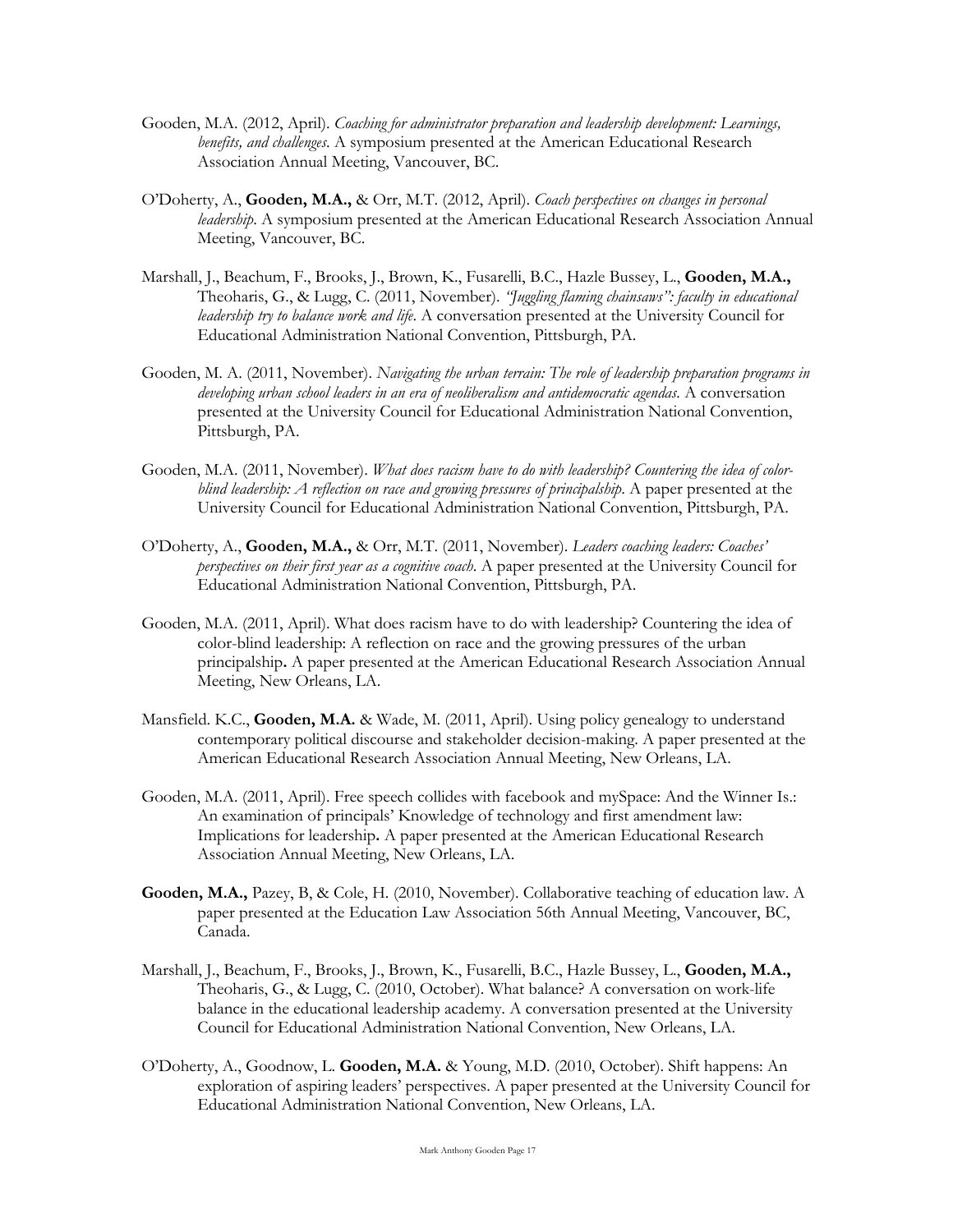- **Gooden, M.A.,** Young, M.D. O'Doherty, A. & Goodnow, L. (2010, May). Exploring the effectiveness of a university urban collaborative leadership project. A paper presented at the American Educational Research Association Annual Meeting, New Orleans, LA.
- Goodnow, L., **Gooden, M.A.,** Young, M.D. & O'Doherty, A. (2010, May). Measuring change as a result of program pedagogy: An exploration of aspiring leaders' perspectives. A paper presented at the American Educational Research Association Annual Meeting, New Orleans, LA.
- **Gooden, M.A.** & McNeal, L. (2009, November). Memorial session for Lenoar Foster. A special session presented at the University Council for Educational Administration National Convention, Anaheim, CA.
- Marshall, J., Beachum, F., Brooks, J., Brown, K., Fusarelli, B.C., Hazle Bussey, L., **Gooden, M.A.,** Theoharis, G., Young, M.D. (2009, November). A conversation on work-life balance. A conversation presented at the University Council for Educational Administration National Convention, Anaheim, CA.
- Shoho, A., Barnett, B. Enomoto, E.K., **Gooden, M.A.,** Lopez, G., Ogawa, R., Tooms, A. (2009, November). Early career mentoring seminar. A seminar presented at the University Council for Educational Administration National Convention, Anaheim, CA.
- Young, M.D., O'Doherty, A., **Gooden, M.A.**, & Goodnow, L. (2009, November). Building true linkages through a university district urban collaborative project. A paper presented at the University Council for Educational Administration National Convention, Anaheim, CA.
- Young, M.D., O'Doherty, A., **Gooden, M.A.**, & Goodnow, L. (2009, November). Exploring leadership identity through collaborative learning in a preparation program. A paper presented at the University Council for Educational Administration National Convention, Anaheim, CA.
- **Gooden, M.A.** & Gunn, K.M. (2009, November). Comparing current and aspiring principals knowledge of technology and the law: An argument for bridging theory and practice. A paper presented at the Education Law Association 54th Annual Meeting, San Antonio, Texas.
- Young, M.D., O'Doherty, A., Goodnow, L., & **Gooden, M.A.** (2009, April). Changing perspectives through purposeful immersion into collaborative processes. A paper presented at the American Educational Research Association Annual Meeting, San Diego, CA.
- Beachum, F.D., **Gooden, M.A.,** Lewis, C., McCrary, C.R. & Jennings, M. (2006, November). *Colorblind to colortalk: Navigating the difficult waters of race in the academy.* A paper symposium presented at the University Council for Educational Administration National Convention, San Antonio, TX.
- Green, P., **Gooden, M.A.,** McNeal, L., Perkins, B.K., & Seigler, T.J. (2006, October). *Is there a true color-defined educational opportunity in the race to close the achievement gap.* A paper symposium presented at the Education Law Association 52nd Annual Meeting, Nassau, Bahamas.
- Beachum, F.D., Cleveland, D., **Gooden, M.A.,** Lewis, C., & McCrary, C.R. (2006, April). *Education beyond the color line: Disparate voices in teacher and leadership preparation.* A paper symposium presented at the American Educational Research Association Annual Meeting, San Francisco, CA.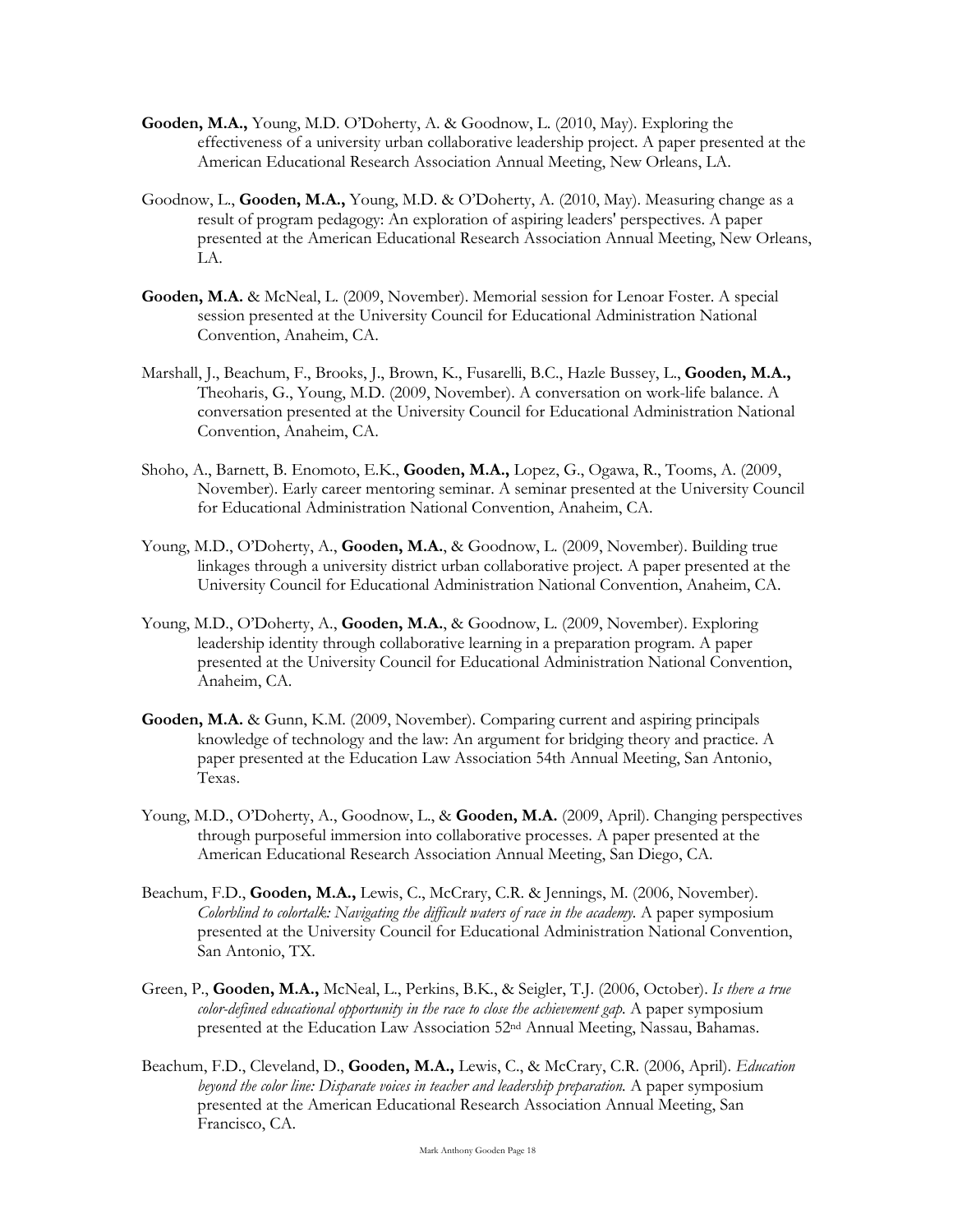- Green, P., **Gooden, M.A.,** Perkins, B.K., & Seigler, T.J. (2005, November). *Social justice, education policy and the law.* A paper symposium presented at the Education Law Association 51<sup>st</sup> Annual Meeting, Memphis, TN.
- Daniel, P.T.K., **Gooden, M.A.,** Pauken, P., Eckes, S., Green, P., & Brown, F. (2005, November). *Brown v. Board of Education II (1955) and the doctrine of practical flexibility in leadership decisions: Implications for education change.* A paper symposium presented at the University Council for Educational Administration National Convention, Nashville, TN.
- Rorrer, A., Buendia, S., Aleman, E., Martin, J., Nowlin, T., & **Gooden, M.A.** (2005, November). *Leading for social justice: Our roles and responsibilities in closing learning and achievement gaps.* A conversation presented at the University Council for Educational Administration National Convention, Nashville, TN.
- **Gooden, M.A.,** Daniel, P.T.K., Russo, C., McCarthy, M., Stefkovich, J., & Brown, F. (2005, November). When parents walk into my office with their lawyer, what do I do? A workshop presented at the University Council for Educational Administration National Convention, Nashville, TN.
- **Gooden, M.A.,** Duke, D., Beachum, F., Russo, C., Hafner, M., Koschoreck, J., Kottkamp, R., Larson, C., Lopez, G., Lugg, C., Rorrer, A., Shoho, A., Short, P. Skrla, L., & Tucker, P. (2005, November). Using the journal of cases in the classroom. A workshop presented at the University Council for Educational Administration National Convention, Nashville, TN.
- **Gooden, M.A.** & Brown, L. (2005, April). *The Bronson settlement: Assessing its effects in the post-Brown quest for equal educational opportunity in the city of Cincinnati.* Paper presented at the American Educational Research Association Annual Meeting, Montreal, Canada.
- Gooden, M. A. (2005, January). *Ed admin direct: Assessing the program as we continue the journey.* Paper presented at the Sixth International Academy of Educational Leaders Forum, San Antonio, TX.
- **Gooden, M.A.** & Brown, L. (2004, November). *A history of black achievement*. A paper presented at the University Council for Educational Administration National Convention, Kansas City, MO.
- Millacci, A., Evers, N.A., **Gooden, M.A**., Koschoreck, J. Seidel, K., Zigler, T. & Collins, L. (2004, November). *Providing an effective online leadership preparation program.* A conversation presented at the University Council for Educational Administration National Convention, Kansas City, MO.
- Grogan, M. **Gooden, M.A.,** Bellina, L., Lee, J.W., & Peltier, B. (2004, November). *Changing the face of leader relationships in schools and districts: Clark seminar doctoral students present their work.* A paper symposium presented at the University Council for Educational Administration National Convention, Kansas City, MO.
- **Gooden, M.A.** & Brown, L. (2004, November). *The Bronson settlement: Assessing its effects in the post-*Brown quest for equal educational opportunity in the city of Cincinnati. Paper accepted for presentation at the Education Law Association 50th Annual Meeting, Tucson, AZ.
- Gooden, M.A. (2004, May). *Reflections on Brown: What was accomplished under Brown and what is the future for African Americans in a post-Brown era*. Paper presented at Brown @ 50: Where Do We Go From Here? Reflections and Projections, Washington, D.C.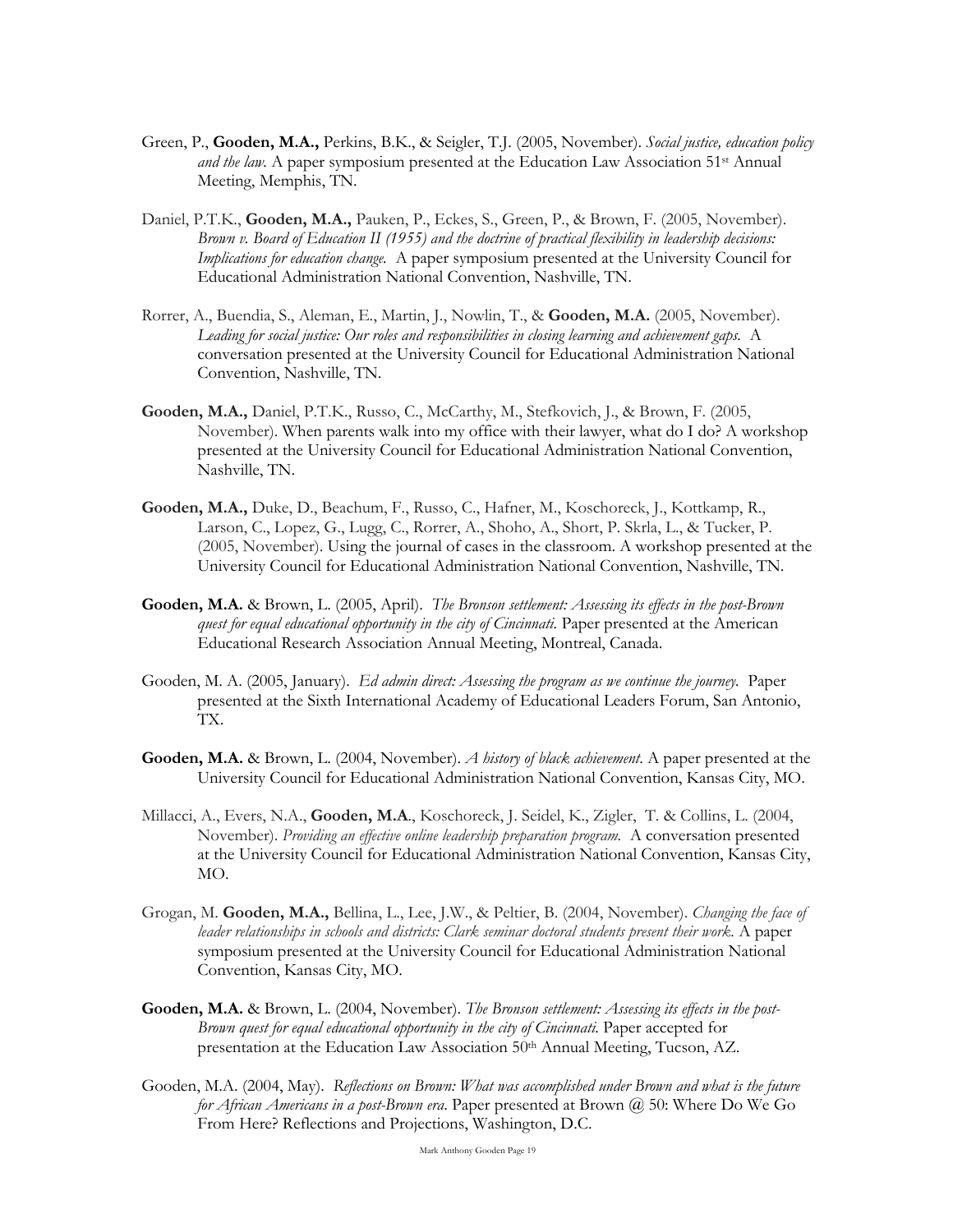- Gooden, M.A. (2004, April). *The court ends racial school desegregation under Brown: What was accomplished under Brown and what is the future for African Americans in a post-Brown era*. Paper presented at the American Educational Research Association Annual Meeting, San Diego, CA.
- Gooden, M. A. (2004, January). *Ed admin direct: From completion to implementation.* Paper presented at the Fifth International Academy of Educational Leaders Forum, San Antonio, TX.
- Gooden, M. A. (2003, November). *Internet use policies and student expression: What should administrators know?* Paper presented at the Education Law Association 49th Annual Meeting, Savannah, GA.
- Gooden, M.A. (2003, November). *The role of an African American principal in an urban technology high school.* Paper presented at the University Council for Educational Administration National Convention, Portland, Oregon.
- Lopez, G., Alston, J., Armenderiz, A., Christman, D., Cockrell, K., Gonzalez, M., **Gooden, M.A.,** Lopez-Marcano, R., Reyes, A., Tillman, L., (2003, November). *Justice or just us? A critical conversation with scholars of color surrounding leadership for social justice.* Paper accepted for presentation at the University Council for Educational Administration National Convention, Portland, Oregon.
- Gooden, M. A. (2003, April). *Pitfalls and potentials of the job search in educational administration*. **Invited** paper presented at the David Clark National Graduate Student Seminar, Chicago, Illinois.
- **Gooden, M. A.,** Eby, B., Foster, W. (2003, April). *The effects of purpose of course evaluations on student ratings in educational administration.* Paper presented at the annual meeting of the American Educational Research Association, Chicago, Illinois.
- Seidel, K. & **Gooden, M. A**. (2003, March). *Advanced degrees through advanced technology: Designing a highquality distance learning program*. Paper accepted for presentation at the Ohio Learning Network Convergence of Learning and Technology Conference. Columbus, OH.
- Brown, L., Beckett, G., **Gooden, M.A.,** & Hawkins, A. (2003, January). *A case study of democratic leadership: From crisis to leadership opportunity*. Paper presented at the 2003 Hawaii International Conference on Education. Honolulu, Hawaii.
- Daniel, P.T.K., Pauken, P. & **Gooden, M. A**. (2002, November). *Legal issues in cyberspace: The vigilant eye of school personnel.* Paper and interactive seminar presented at the Education Law Association 48th Annual Meeting, New Orleans, LA.
- Gooden, M.A. (2002, November). *Teaching the national educational technology standards for administrators: A model for teaching practicing school administrators.* Presented at the University Council for Educational Administration National Convention, Pittsburgh, Pennsylvania.
- Seidel, K., Brown, L. A., Evers, N. A., **Gooden, M. A**., Koschoreck, J.W., & Nestor-Baker, N.S. (2002, November). *Reflecting on the past and designing for the future: Faculty experiences with a standards-based review process.* Presented at the University Council for Educational Administration National Convention, Pittsburgh, Pennsylvania.
- Gooden, M. A. (2002, April). *A history of black achievement as impacted by Supreme Court and lower court cases in the last century*. Paper presented at the annual meeting of the American Educational Research Association, New Orleans, Louisiana.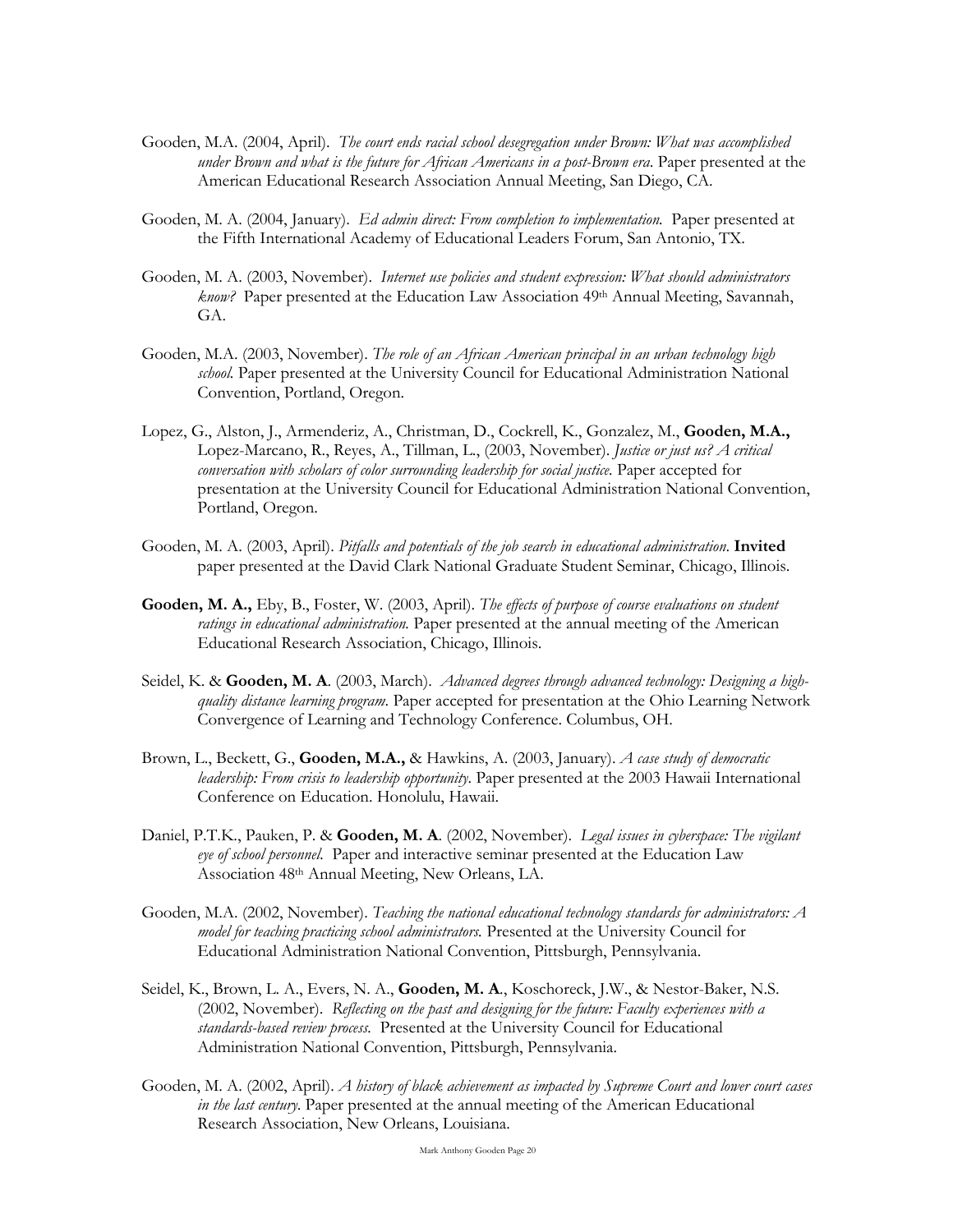- Gooden, M. A. (2002, April). *Law, technology, and the impact on educational administration.* Paper presented at the annual meeting of the American Educational Research Association, New Orleans, Louisiana.
- Stephens, N.M., & Milner, H.R., **Gooden, M. A**., (2002, March). (*Re)awakening the "gods": Keeping African American boys in school through the development of spirituality and community responsibility*. Paper presented at the annual meeting of the Association for the Study of Classical African Civilizations, Philadelphia, Pennsylvania.
- **Gooden, M. A.** and Milner, H. R. (2002, January). *Lifting as we climb: Pitfalls and potentials of the job Search from new Holmes scholars alumni*. Paper presented at the annual meeting of Holmes Scholars, San Antonio, Texas.
- Evers, N. A., Brown, L. A., **Gooden, M. A**., Koschoreck, J.W., & Nestor-Baker, N.S., & Seidel, K. (2001, November). *Preparing urban educational leaders*. Paper presented at the University Council for Educational Administration National Convention, Cincinnati, Ohio.
- Capper, C. A., **Gooden, M. A**., Murtadha, K., Keyes, M., Hafner, M. (2001, November). *The color of spiritually centered educational leadership and its role in white racism*. Presented at the University Council for Educational Administration National Convention, Cincinnati, Ohio.
- Bangou, F., Gaston, J., **Gooden, M. A.**, Lazarus-Stewart, D., Milner, H.R., Moore-Cooper, R.,Stephens, N., & Subedi, B. (2001, April). *Opening the doors, letting me in, and seeing me through: The experiences of students of color in a support organization (PROFS) on a predominantly white degree granting research institution of higher learning*. Paper presented at the annual meeting of the American Educational Research Association, Seattle, Washington.
- Ammah, J., Gaston, J., **Gooden, M.A**., McDaniel, G., Milner, H.R., Lazarus-Stewart, D. (2001, January). *Assessing the multiple facets of institutional diversity: The Holmes scholars' perspectiv*e. Roundtable discussion at the annual meeting of the Holmes Scholars, Albuquerque, New Mexico.
- Daniel, P.T.K., and **Gooden, M. A**. (2000, March). *Public schools, the electronic media and student violence*. Paper presented at the Education Law Association Annual Seminar, Reno, Nevada.

#### *State Conferences*

- Gooden, M.A. (2012, June). Toward a state of readiness: Developing culturally responsive leaders in an exemplary principal preparation program. Workshop presented at the Texas Association of Secondary School Principals Summer Workshop, Austin, Texas.
- Gooden, M.A. (2012, October). **Building trust and advancing Improvement through the development of cultural competence**. Workshop presented at the Advancing Improvement in Education Inaugural Conference, Austin, Texas.

#### *Keynote Addresses*

- Gooden, M. A. (2019, March). *Building a Community of Trust by Interrogating our Policies, Practices, and Our (Anti-racist) Power.* International Administration and Educational Leadership- Jamaica (IAEL-J) Conference Keynote Address, Kingston, Jamaica.
- Gooden, M. A. (2017, July). *Writhing, Wishing, Waking, & Walking Against the Wall: Fighting for the Future of Equity-Centered Educational Leadership in a Global Society'.* British Educational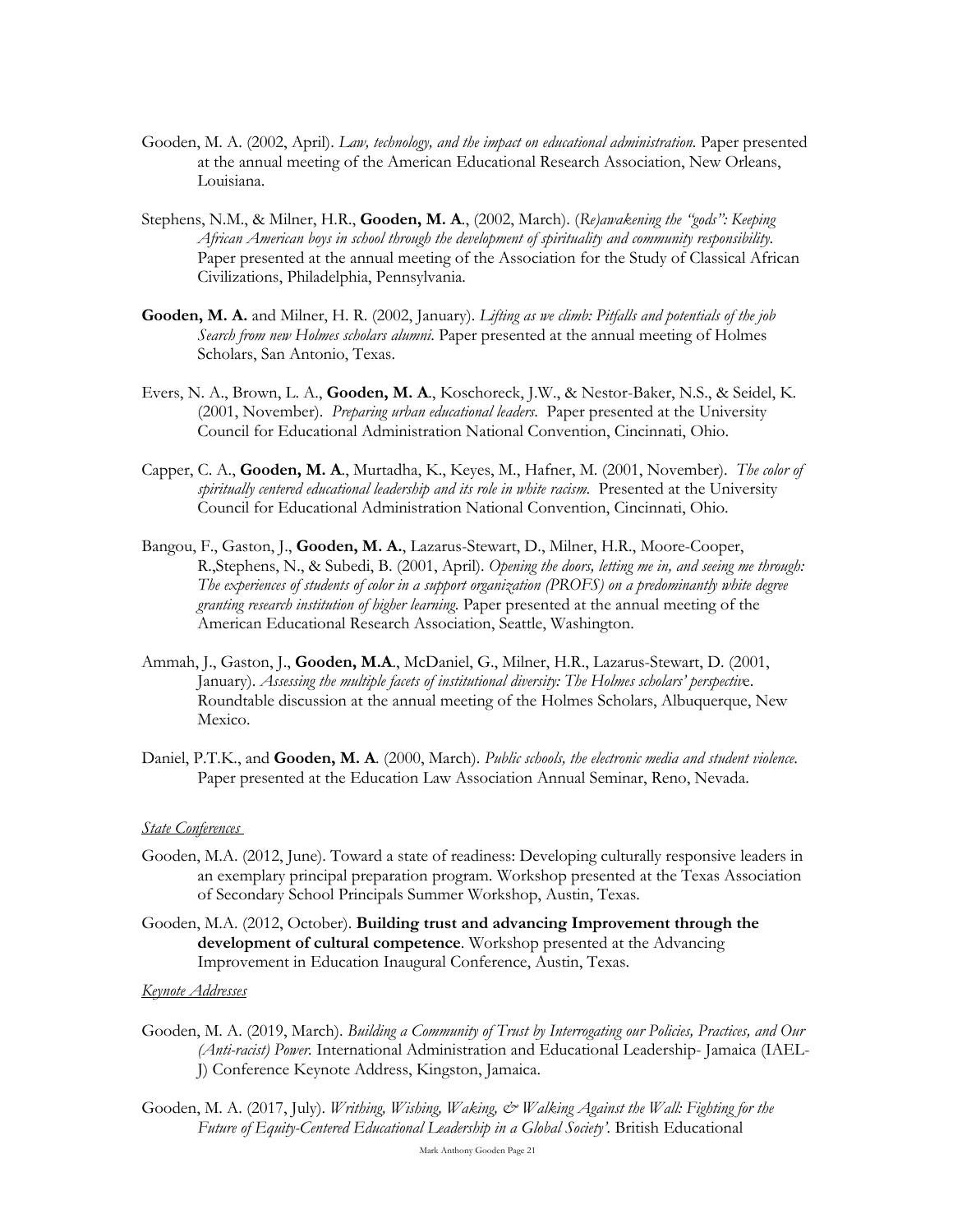Leadership, Management & Administration Society (BELMAS) Conference Keynote Address, Stratford-Upon-Avon, U.K.

- Gooden, M. A. (2014, November). *Evidencing the Effort: (Re)defining UCEA's Role in Using Leadership to Center and Advance Equity in Schools.* University Council for Educational Administration (UCEA) Presidential Keynote Address, Washington, DC.
- Gooden, M. A. (2013, May). *In Pursuit of Assertive Humility.* Austin Area Alliance of Black School Educators Scholarship Banquet, Austin, TX.
- Gooden, M. A. (2005, January). *Chaos or Community: Where do we go from here?* University of Cincinnati African American Cultural and Research Center, Cincinnati, Ohio.

#### *Invited Lectures and Other Presentations*

- Gooden, M. A. (2004, July). *Effective leadership for the United Black Student Association Executive Board*. University of Cincinnati, Cincinnati, Ohio.
- Gooden, M. A. (2003, October). *Time management for student leaders*. Albany State University, Albany, Georgia.
- Gooden, M. A. (2003, October). *Effective leadership for student leaders*. Albany State University, Albany, Georgia.
- Gooden, M. A. (2003, July). *Developing time management for leadership*: A workshop for Brothers and Sisters Excelling (BASE). University of Cincinnati, Cincinnati, Ohio.
- Gooden, M. A. (2003, May). *Pitfalls and potentials of the job search from new graduating doctoral students*. Presented to the Graduate Educational Association. University of Cincinnati, Cincinnati, Ohio.
- Gooden, M. A. (2001, February). *Legal research in educational administration*. The Ohio State University, Columbus, Ohio.
- Gooden, M. A. (2000, February). *Legal research in educational administration*. The Ohio State University, Columbus, Ohio.
- Gooden, M. A. (2000, April). *Working with Images in Microsoft Image Composer*. The Ohio State University, Columbus, Ohio.
- Gooden, M. A. (2000, April). *Introduction to Microsoft FrontPage 2000*. The Ohio State University, Columbus, Ohio.
- Gooden, M. A., Carnate, B., and Robertson, G. (1998, April). *Implementing and sustaining block scheduling in an urban school*. The Ohio Teaching and Learning Conference, Columbus, Ohio.
- Gooden, M. A. (1997, October). *Working on the Work*. Columbus Public Schools, Columbus, Ohio.
- Gooden, M. A. and Robertson, G. (1997, April). *Mathematics lessons that work: New Ways to View Block Scheduling Work*. The Ohio Teaching and Learning Conference, Columbus, Ohio.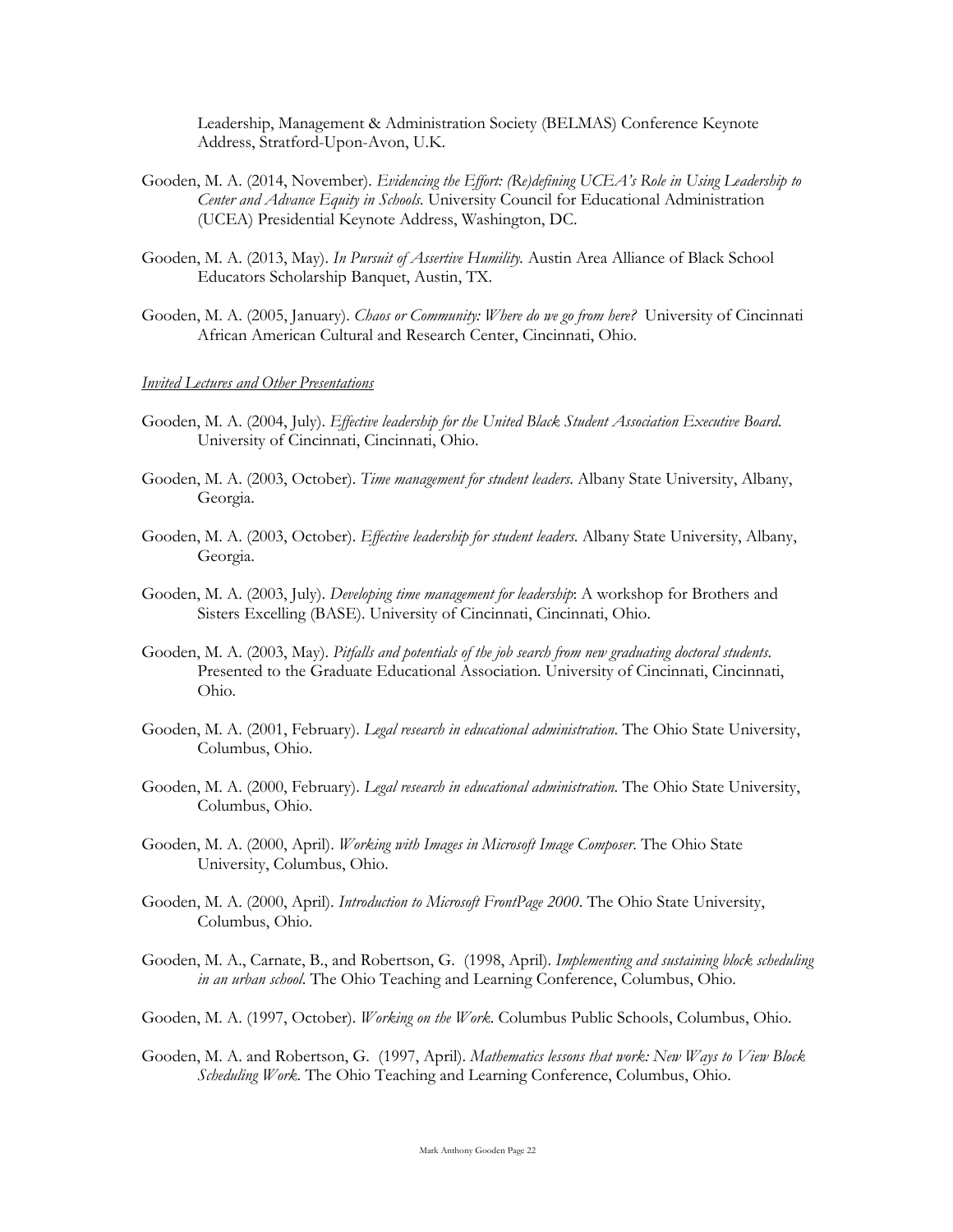- Gooden, M. A., Lattimore, R., and Robertson, G. (1997, November). Making the Connection: Partnerships with Universities and Urban Schools. Coalition of Essential Schools Fall Forum, Albuquerque, NM.
- Buckley, H., **Gooden, M. A.**, Lattimore, R., and Robertson, G. (1996, November) Implementing the Ten Essential Principle in the Context of Mathematics in an Urban School. Coalition of Essential Schools Fall Forum, San Francisco, CA.

# *In the news*

- Coolidge, S. (2003, November 30). School powers tested in court. *The Cincinnati Enquirer*, pp. A1, A12. [quoted local expert-**M.A. Gooden**].
- Williams, M. (2003, October 13). Technology in classrooms raises free speech issues. *Education Law Association Press Release*. [quoted national expert-**M.A. Gooden**].
- Amos, D. S. (2004, May 16). A half-century later, racial divides persist. *The Cincinnati Enquirer*, pp. A1, A16. [quoted local expert-**M.A. Gooden**].
- Legal issues in cyberspace. (2003, April). *Oakstone Legal Notes in Education*. 16(1), 1-4. [ coverage on presentation as national expert-**M.A. Gooden**].

# **TEACHING**

| <u>Teachers College,</u> |                                                                                 |
|--------------------------|---------------------------------------------------------------------------------|
| Columbia University      |                                                                                 |
| ORLA 6199                | Leadership for Social Justice (Doctoral). Fall 2017, Spring 2020                |
| <b>ORLA 4001</b>         | Introduction to School Leadership & Decision-making. Summer 2018, 2019          |
| <b>ORLA 6020</b>         | Pro-Seminar in Education Leadership. Summer 2018                                |
| ORLA 6199                | Race, Leadership, & the School to Prison Pipeline (Doctoral Core). Spring 2018, |
|                          | Spring 2019, Spring 2020                                                        |

| <i>The University of</i> |                                                                                      |
|--------------------------|--------------------------------------------------------------------------------------|
| Texas at Austin          |                                                                                      |
| EDA 388M                 | Social & Cultural Contexts of Education. Spring 2014, Spring 2015                    |
| EDA 388L                 | School Law. Spring 2009, Fall 2009, Fall 2010, Fall 2011, Fall 2012, Fall 2013, Fall |
|                          | 2014, Fall 2015                                                                      |
| EDA 388L                 | School Law (Doctoral). Fall 2009                                                     |
| EDA 682                  | Public School Administration. Summers 2009, 2010, 2011                               |
| EDA 683                  | The Principalship. Summers 2009, 2010, 2011                                          |
| <b>EDA 387 Q</b>         | Introduction to Systems of Human Inquiry. Spring 2010, 2011, 2013, 2014, 2015        |
| <b>EDA 383</b>           | Advanced Quantitative Research and Analysis.                                         |
|                          | Spring 2011, 2012; Fall 2013, Fall 2014, Fall 2015                                   |

*University of Cincinnati (graduate level)* 

| 18 EDLD 743(formerly 18 EDAD 743) | Computer Applications for School Administrators.       |
|-----------------------------------|--------------------------------------------------------|
|                                   | Winter 2002, Winter 2003, Fall 2003, Winter 2004, Fall |
|                                   | 2004, Winter 2005, Fall 2005, Fall 2006                |
| 18 EDLD 880(formerly 18 EDAD 880) | School Law. Fall 2001, Spring 2002, Fall 2002, Winter  |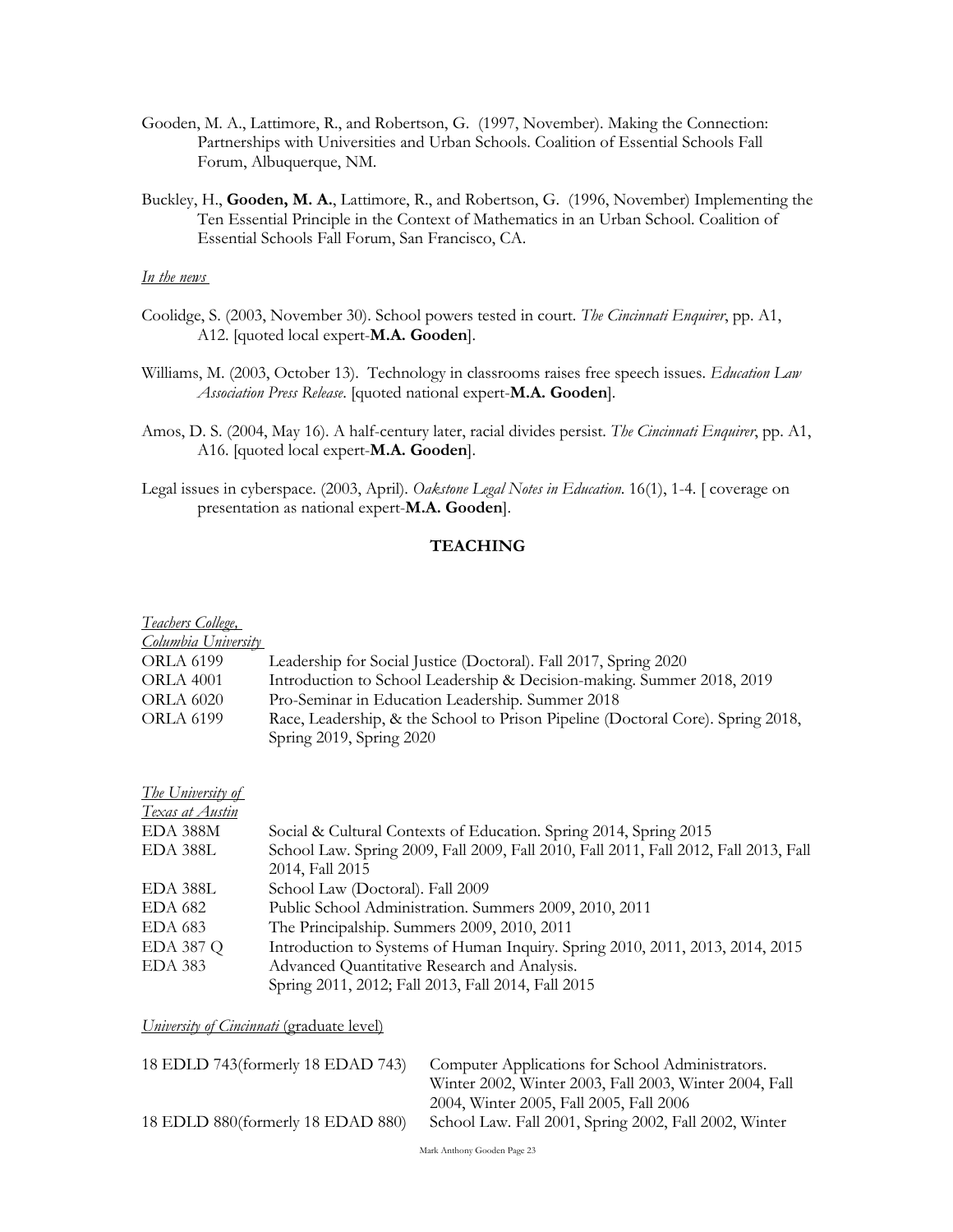|             | 2003, Fall 2003, Winter 2004, Fall 2004, Winter 2005, Fall |
|-------------|------------------------------------------------------------|
|             | 2005, Winter 2006, Fall 2006, Winter 2007, Fall 2007       |
| 18 EDAD 893 | Special Education Law. Spring 2003                         |
| 18 UEL 913  | Leading, Learning, and Teaching in Urban Communities.      |
|             | Winter 2008                                                |
| 18 UEL 914  | Social, Political, Legal, and Economic Contexts of Urban   |
|             | Educational Leadership. Spring 2002*; Spring 2003*;        |
|             | Spring 2004*; Spring 2005; Spring 2007; Spring 2008        |

# Does not include overload offerings of courses already listed \*Co-taught with James Koschoreck

#### *The Ohio State University* (graduate and undergraduate levels)

# *Columbus State Community College* (undergraduate level)

Developmental Education 031 / Pre-Algebra Taught three times Developmental Education 030 /Pre-Algebra (2 Sections) Taught two times

# **ADVISING**

*The University of Texas at Austin*

# Dissertation Committee **Chair**

# *Candidates Completed (Semester) –current position*

- 1. Troy Pitsch (summer 2016) principal-Spring Hill Elementary Pflugerville ISD
- 2. Amy Lippa (spring 2016) Researcher- Texas OnCourse
- 3. Michael Caudill (spring 2015)-principal-Smithville ISD
- 4. Daniel Spikes (summer 2014)-assistant professor-University of South Carolina
- 5. Dora Renaud (spring 2014)-principal- Nathan Adams Global Leadership Academy
- 6. Bradley Davis (spring 2012)-associate professor-University of Houston
- 7. Leslie Coward (spring 2012)-Partner/Senior Associate Director-4W Solutions
- 8. Annesa Payne Cheek (fall 2011)- President-St. Cloud Technical & Community College
- 9. Michael Greenwalt (spring 2012)- Director, Program Monitoring & Interventions at Texas Education Agency
- 10. Katherine Mansfield (spring 2011) –associate professor- University of North Carolina, Greensboro (Leadership for Social Justice Dissertation Award Winner)

*Candidates In process*

- 1. Moises Ortiz
- 2. Meghan Lehr
- 3. Wei-Ling Sun

# Dissertation Committee **Member**

*Candidates Completed (semester)*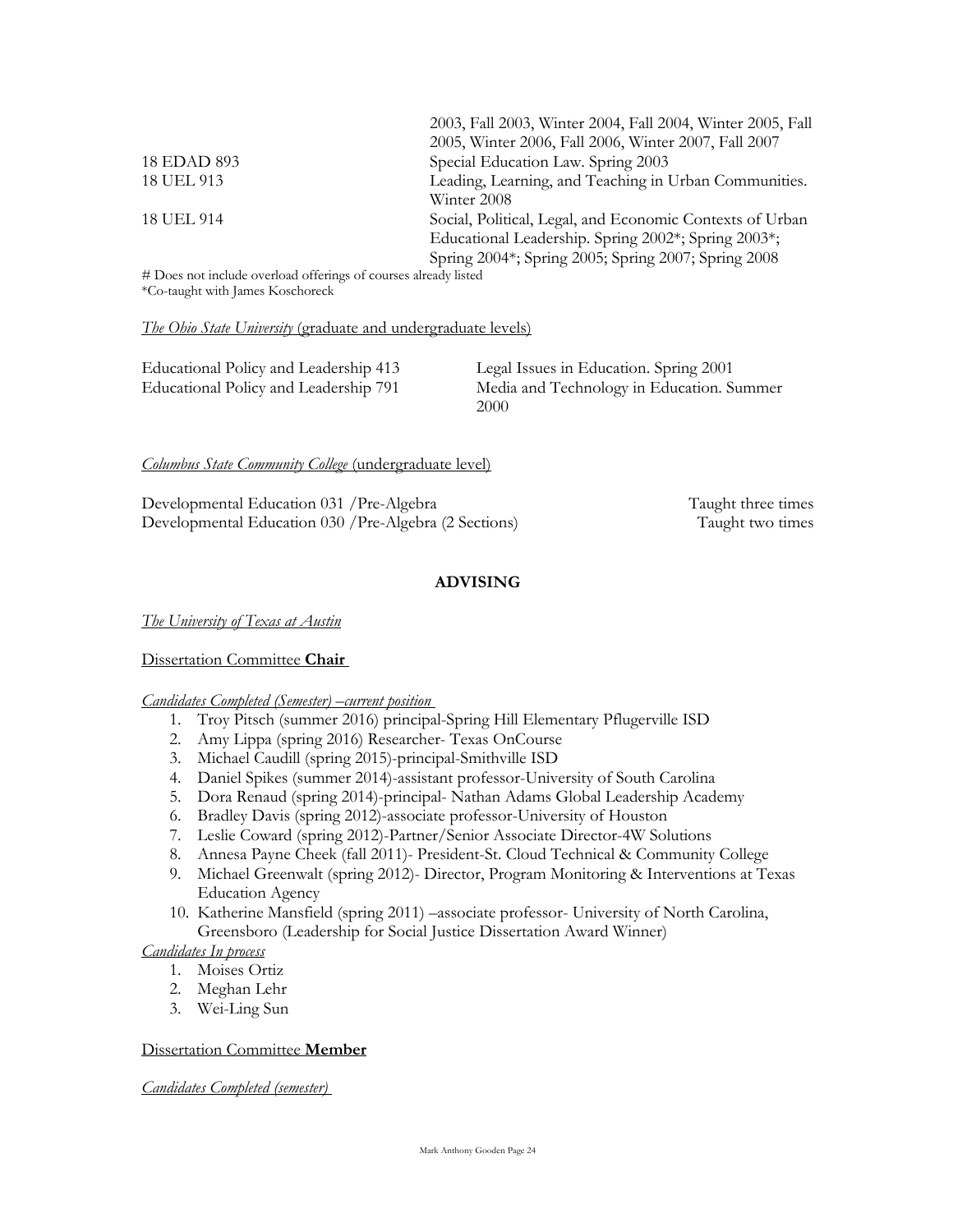- 1. Claudia García-Louis (spring 2016)
- 2. Rian Carkhum (spring 2016)
- 3. Kelty Garbee (spring 2015)
- 4. Fran'Cee Brown-McClure (spring 2015)
- 5. Heather Cole (spring 2015)
- 6. William Chris Lee (spring 2015)
- 7. Tina Jackson (spring 2014)
- 8. Amy Williams (spring 2013)
- 9. Nicole Whetstone (spring 2013)
- 10. Meagan Sumbera Salazar (fall 2013)
- 11. Christian Marie Bell (spring 2013)
- 12. William Carter (spring 2013)
- 13. Richard Gonzales (spring 2012)
- 14. Karla Bender (spring 2012)
- 15. Meredith Richards (spring 2012)
- 16. Bonita Homer (spring 2012)
- 17. Mark Halx (spring 2011)
- 18. Bradley Carpenter (spring 2011)
- 19. Elizabeth Goodnow (spring 2011)
- 20. Vincent Cho (spring 2011)
- 21. Andrew Houlihan (spring 2011)

# *University of Cincinnati*

#### Dissertation Committee **Chair** (completers)

| 2009 | Yejide Mack<br><b>Assistant Principal, Syacmore Community Schools</b>           |
|------|---------------------------------------------------------------------------------|
| 2007 | Cecelia Aikhionbare<br>Teacher, Cincinnati Public Schools                       |
| 2006 | Rashid K. Shabazz<br>Principal, Chicago Public Schools                          |
| 2005 | Stacy L. Downing<br>Director, Delaware State University                         |
| 2004 | Beverly J. Eby<br>Lead Principal and Coach, Cincinnati Public Schools (retired) |

# Dissertation Committee Chair (were still working when I left the institution)

Doug Alpiger Mortenous Johnson Kelly Morgan Gunn (finished) Yejide Mack(finished) Vickie McMullen Felecia Steagall(finished) Wilson Willard (withdrew) Bernard Young (finished)

# Dissertation Committee Member

Served on dissertation committees of the following completers: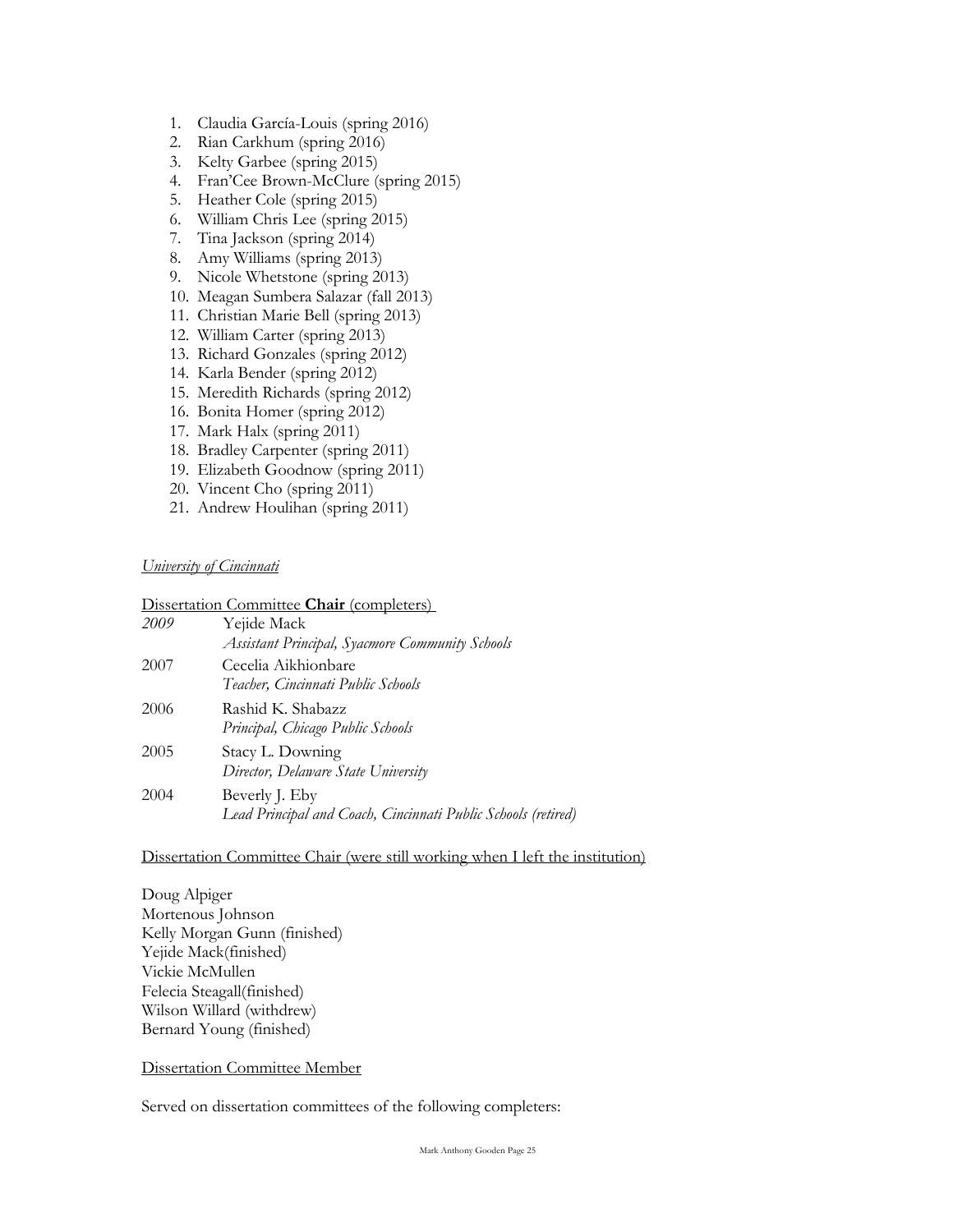| 2008 | Bennyce Hamilton      |
|------|-----------------------|
| 2007 | Carri Schneider       |
| 2006 | Suzanne Franco        |
| 2006 | Sally Lamping         |
| 2006 | Father Tony El Ghazal |
| 2006 | <b>Emily Steele</b>   |
| 2005 | Greg Bryant           |
| 2003 | Deborah Witt          |

# Masters students at the start of the year advisees (number graduating at the end) $*$

| 2007 | 5 Masters (5 graduated) |
|------|-------------------------|
| 2006 | 5 Masters (6 graduated) |
| 2005 | 4 Masters (5 graduated) |
| 2004 | 6 Masters (4 graduated) |
| 2003 | 7 Masters (5 graduated) |
| 2002 | 6 Masters (5 graduated) |
| 2001 | 7 Masters (4 graduated) |
|      |                         |

\*number of graduates may exceed number admitted due to overlap from earlier years

# **SERVICE**

#### *Profession*

Secretary/Treasurer (2015). University Council for Educational Administration.

President (2014). University Council for Educational Administration.

President-Elect/Convention Chair (2013). University Council for Educational Administration.

Member (2013). 2013 UCEA Roald F. Campbell Lifetime Achievement Award Committee

Chair (2013-Present). Member. UCEA Barbara Jackson Scholars Advisory Committee.

Chair (2011-2013). Chair. UCEA Barbara Jackson Scholars Advisory Committee.

Committee Member (2012). Edwin Bridges Award.

Committee Member (2011). AERA Lifetime Scholar Award.

PSR (2010). UCEA Plenary Group. The University of Texas at Austin.

PSR (2009). UCEA Plenary Group. The University of Texas at Austin.

Program Chair (2009). 2010 AERA Division A Program Planning Committee.

UCEA Urban Curriculum Leadership Task Force Member (2008-Present). Attended meetings in Buffalo, NY in September 2008 and Austin, Texas in July 2009.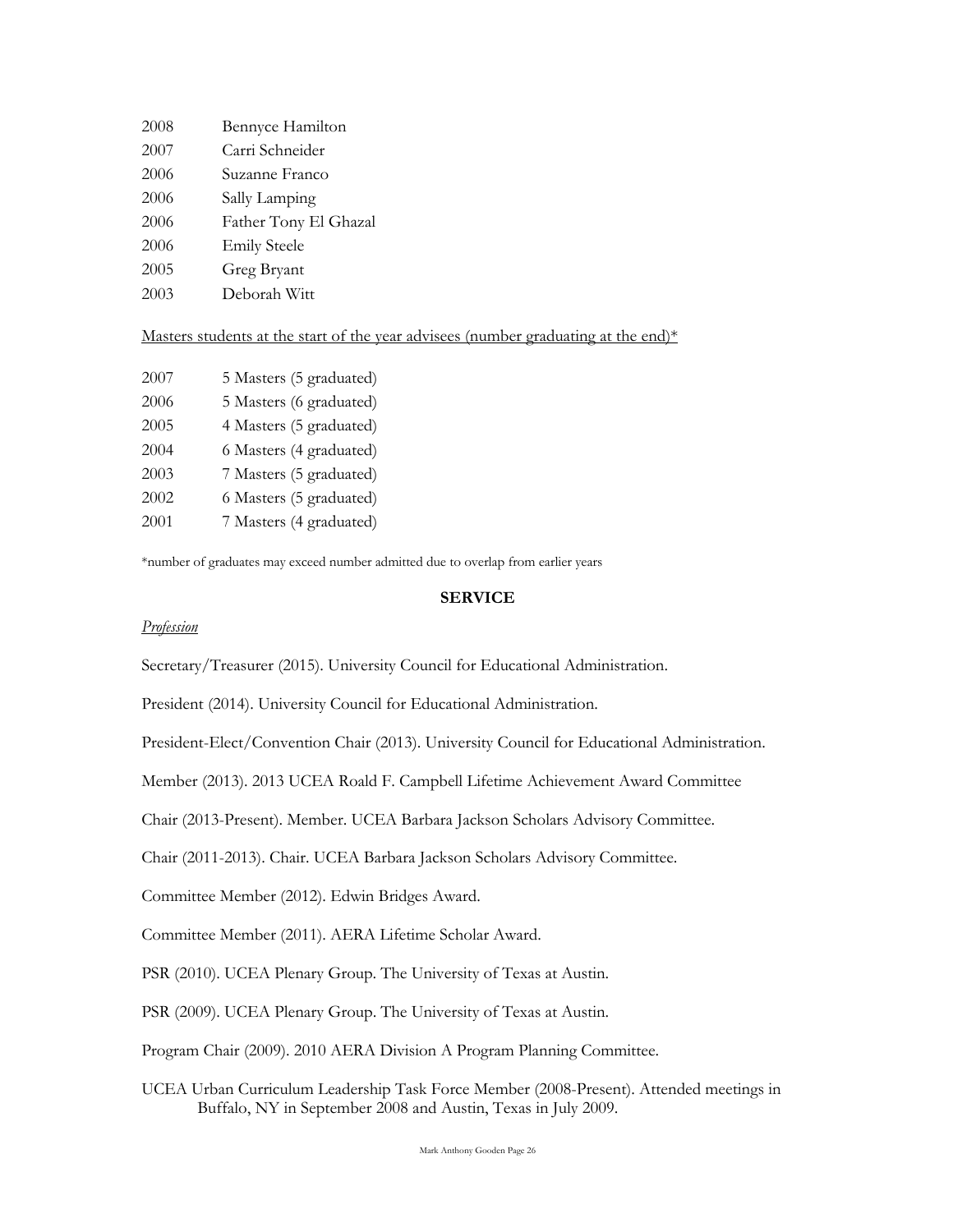Section (5) Program Chair (2008). 2009 AERA Division A Program Planning Committee.

Chair (2007). Division A Secretary Nominating Committee (with Laura McNeal & Dianne Taylor).

- Member (2007). UCEA Diversity Committee (with Dana Christman, Gerardo Lopez, Alan Shoho, Autumn Tooms).
- Member (2007). UCEA Executive Committee Nominations Committee (with Jeff Brooks and Kathryn Bell McKenzie)

Member (2007). Education Law Association Program Planning Committee.

Member. (2007). Educational Administration Quarterly Davis Award Committee.

PSR (2006-08). UCEA Plenary Group. University of Cincinnati.

Mentor. (2004-present). UCEA Barbara L. Jackson Mentor for Barbara L. Jackson Scholars Program.

Program Co-Chair (2005). 2005 University Council for Educational Administration (UCEA) National Convention. Nashville, Tennessee November 10th-13th.

Member (2004). Education Law Association Program Planning Committee.

- Co-Chair. (2002-2003). David L. Clark National Graduate Research Seminar in Educational Administration and Policy Planning Committee.
- Member. (2001-2003). Education Law Association Distinguished Dissertation Award Committee.

Committee Member. (2001-Present). Leadership for Social Justice.

Member. (2002-2004). AERA Division A Task Force on Communications.

#### *External Review Letters Written for Tenure and/or Promotion*

| Dr. Michael Jennings - University of Texas-San Antonio           | 2016 |
|------------------------------------------------------------------|------|
| Dr. Camille Wilson - University of Michigan                      | 2016 |
| Dr. Soribel Genao - Queens College                               | 2016 |
| Dr. Ty-Ron Douglas -University of Missouri-Columbia              | 2016 |
| Dr. Sonya Douglass Horsford-Teachers College-Columbia University | 2016 |
| Dr. Frank Hernandez- Southern Methodist University               | 2015 |
| *-University of Toronto-OISE                                     | 2015 |
| Dr. Hollie Mackey- University of Oklahoma                        | 2015 |
| Dr. Kristin Huggins-<br>Washington State University              | 2015 |
| Dr. Encarnación Garza-University of Texas-San Antonio            | 2015 |
| Dr. Samantha Scribner-Indiana University                         | 2013 |
| Dr. Jeffery Bennett- University of Arizona                       | 2013 |
| Dr. Steve Myran- Old Dominion University                         | 2013 |
| Dr. Bettye Grigsby-University of Houston                         | 2012 |
| Dr. Noelle Witherspoon-Arnold-University of Missouri-Columbia    | 2012 |
| Dr. Curt Adams - University of Oklahoma                          | 2011 |
| Dr. Felix Simeou-University of Houston                           | 2011 |
| Dr. Susan Korach-University of Denver                            | 2011 |
|                                                                  |      |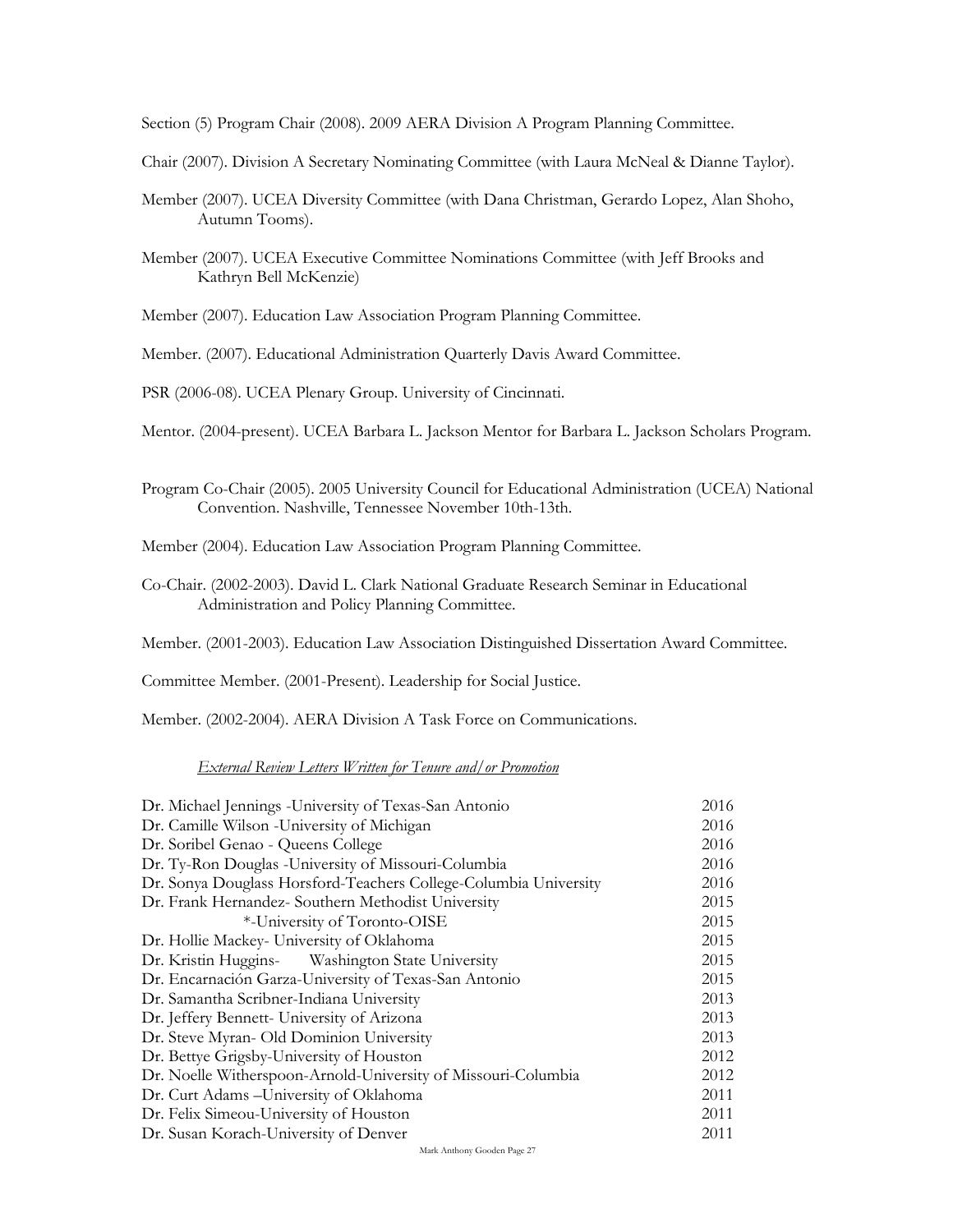| Dr. Karen Crum-Old Dominion University   | 2010 |
|------------------------------------------|------|
| Dr. Floyd Beachum-Lehigh University      | 2009 |
| Dr. Chen Schechtner- Bar-Ilan University | 2009 |

\*-masked as decision is still in process

*Conference Proposal Reviewing* 

UCEA Convention (2011-12). AERA Law & Education SIG (2001-12). AERA Division A (2002-12). AERA Research Focus on Black Education SIG (2001-12). UCEA Convention (2002-04; 2006-Present).

#### *Manuscript Reviewer*

*Urban Education* (2010-Present).

*Journal of Cases in Educational Leadership* (2004-Present).

*Educational Administration Quarterly* (2004-Present).

*Education and Urban Society* Reviewer (2001- 07).

*NASSP Bulletin* (2002).

#### *University*

Member (2013-Peresent). The University of Texas Elementary School Management Board Chair (2012-2013). The University of Texas Elementary School Management Board Chair (2011-2012). The University of Texas Elementary School Management Board Member (2009-2011). The University of Texas Elementary School Management Board Member (2012). Student Life and Activities Committee. The University of Texas at Austin. Member (2012). Faculty Council. The University of Texas at Austin. Member (2009-2011). Ethics Flag Committee. The University of Texas at Austin. Member (2008). Diversity Task Force Recruitment and Retention Committee. Member (2007-08). Yates Scholarship Committee Provostal Nominee & Member (2004-06). UC|21 Strategic Planning Council. I was one of two faculty members selected from a faculty of over 2700 to serve on this council which was composed of community leaders, the president of the university, and members of the president's cabinet, including the provosts. Adviser. (2004-06). University of Cincinnati United Black Student Association. Nominee & Member. (2004-05). Faculty Advisory Group to University of Cincinnati Undergraduate Student Government.

Member. (2004). Ushindi II Steering Committee.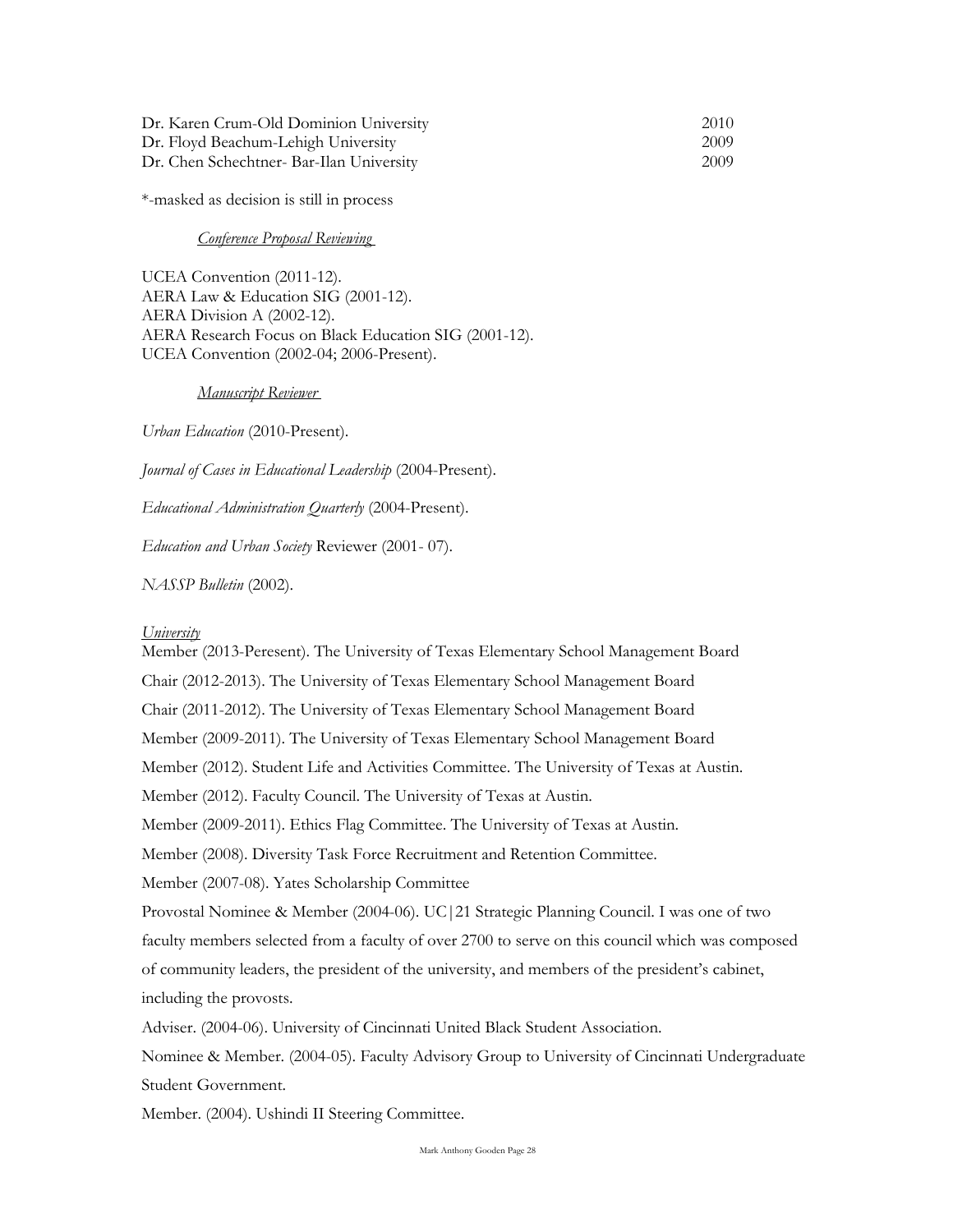Announcer. (2004). Ushindi II Graduation Celebration.

Member. (2002-2007). Tyehimba Steering Committee.

Announcer. (2002-2007). Tyehimba Graduation Celebration.

Facilitator. (2003). BASE (Brother and Sisters Excelling) workshop.

Member. (2001-2004). Faculty Senate Infotech Committee.

#### *College*

Member. (2010). Consultative Search Committee for the new Chair of the Educational Administration.

Director (2009-present). The University of Texas at Austin Principalship Program.

Member. (2007). Division Head Search Committee.

Member. (2005). Science Education Professor Search Committee.

Member. (2004). Science Education Professor Search Committee.

Member. (2004). Literacy Professor Search Committee.

Member. (2003). Division Head Search Committee.

Member (2001-2006). Technology Professional Practice Board.

Chair(2001-2004). Technology Professional Practice Board.

Member. (2001-2002). Garvin Dissertation Award Committee.

Member. (2001-Present). Faculty of the College of Education- required to participate in quarterly faculty meetings.

Facilitator. (2001-2002). Adobe Acrobat Workshops.

#### *Department*

Coordinator (2013-2015). Public School Executive Leadership Area Observer (2014). Teaching of Dr. Terrance Green Observer (2013). Teaching of Dr. Richard Reddick Observer (2013). Teaching of Dr. Jennifer Jellison Holme Chair (2012). Department of Educational Administration Webpage Design Committee. Chair. (2012). Search Committee for Public School Executive Leadership Faculty Member-Dr. Terrance Green hired. Observer (2011). Teaching of Dr. Julian Vasquez Heilig Member. (2004-2005). Higher Education Administration Doctoral Degree Exploratory Committee. Chair. (2003). Field Service Assistant Professor Search Committee. Member. (2003-2004). Reappointment, Promotion, and Tenure Committee. Member. (2001-2002). Reappointment, Promotion, and Tenure Committee. Member. (2002-2003). Division Head Search Committee.

Member. (2001-present). Faculty of the Division of Educational Studies and Leadership- required to participate in quarterly faculty meetings.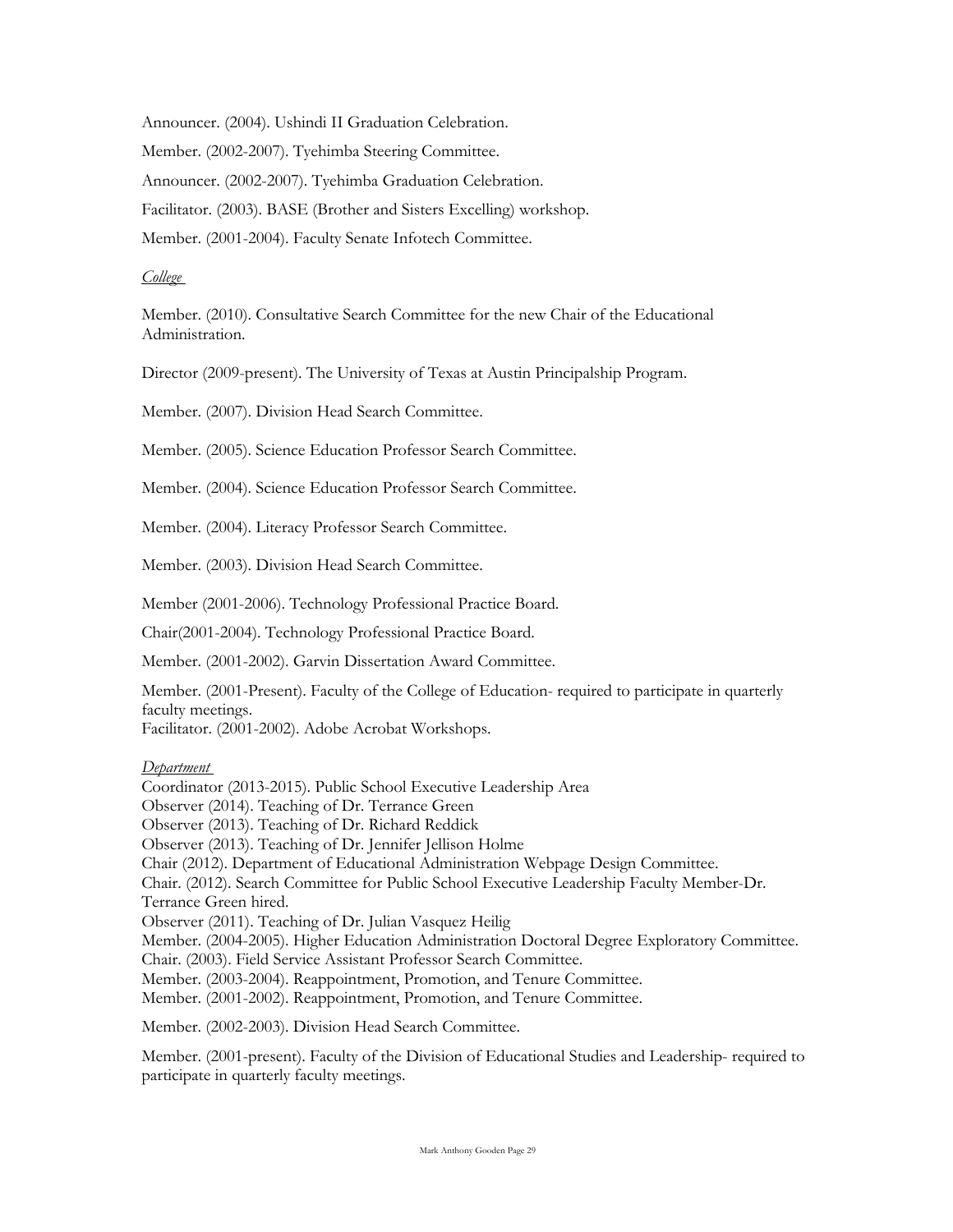# *Program*

Director (2009-present). The University of Texas at Austin Principalship Program. Program Director. (2006-08). Urban Educational Leadership Doctoral Program.

Program Co-Director. (2005-2006). Urban Educational Leadership Doctoral Program.

Member. (2002-2004). Urban Educational Leadership Curriculum Committee.

Co-Chair. (2002-2003). Urban Educational Leadership Distance Learning Exploratory Committee.

Member. (2001-2002). Urban Educational Leadership Admissions Committee.

Webmaster. (2002-2006). Urban Educational Leadership Web site.

Webmaster. (2001-2006). Educational Leadership Web site.

Member. (2001-Present). Faculty of the Educational Leadership Program- required to participate in semimonthly faculty meetings.

Member. (2001-present). Faculty of the Urban Educational Leadership -required to participate in monthly faculty meetings.

#### *Community*

Mentor (2007-08). Cincinnati Youth Collaborative, Cincinnati, Ohio.

Treasurer (2006-2007). Bearcat Toastmasters, Cincinnati, Ohio.

Youth Ministry Bible Study Teacher (2006). New Prospect Baptist Church, Cincinnati, Ohio.

Sunday School Teacher (2004-2007). New Prospect Baptist Church, Cincinnati, Ohio.

Facilitator (2006). Started developing a Leadership Development Academy for Taft High School Students.

Tutor (2002-03). Taft High School. Cincinnati OH.

Participant. (2001). University of Cincinnati and Freedom Center Walk As One Fund Raising Campaign.

#### **OTHER SERVICE**

Member. (2000-2001). Ohio State University, Leadership College Council Technology Committee

Member. (2000). The Ohio State University, Educational Policy and Leadership Technology

Professorial Search Committee

Web Secretary. (2000- 2001). AERA Graduate Student Council

Judge (1999-2001). NAACP ACT-SO Academic Olympics

Delegate. (1999-2000). The Ohio State University, The Council of Graduate Students

Chairperson. (1999-2000). The Ohio State University, The Council of Graduate Students Legislative Affairs Committee

Member. (1999-2001). The Ohio State University, Educational Policy and Leadership Stakeholders Committee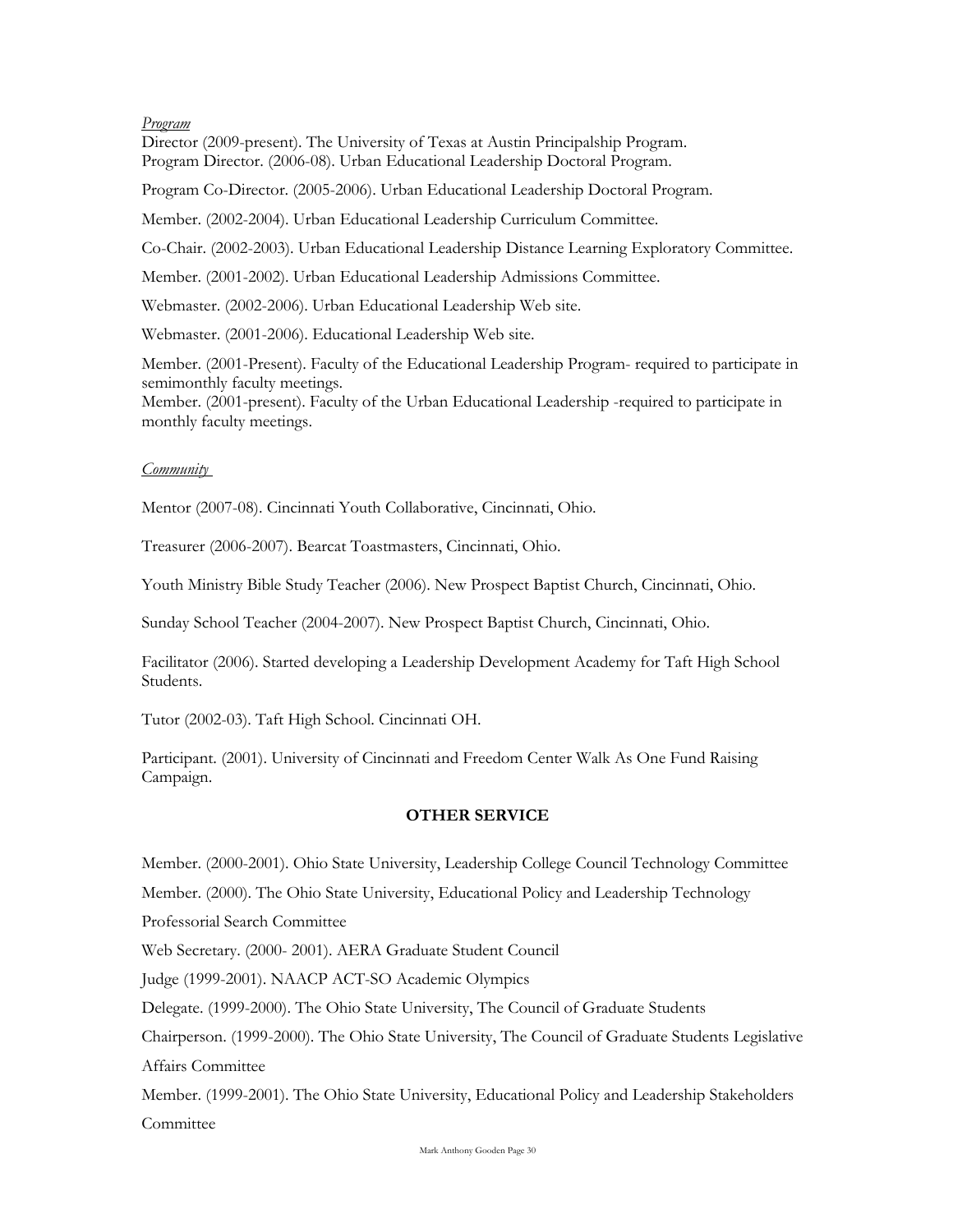Member. (1998). The Ohio State University, Educational Policy and Leadership Task Force on Graduate Student Stipends (1998)

Member. (1998). The Ohio State University, Educational Policy and Leadership General Professorial Search Committee

Member. (1998-2001). The Ohio State University, The Black Graduate and Professional Student Caucus

Vice-President. (1998-1999). The Ohio State University, The Black Graduate and Professional Student Caucus

Vice-President. (1998-1999). The Ohio State University, The College of Education, The Student Leadership Council

Member. (1998-1999). The Ohio State University, The College of Education, The Student

Leadership Council

Member. (1998). Genesis Adult Education Program, Board of Directors, Columbus, Ohio

Tutor. (1998). Twelfth Avenue Baptist Church, Columbus, Ohio

Member. (1997-1998). Ohio Coalition of Essential Schools State Center Design Team

Member. (1997-2000). Ohio Coalition of Essential Schools Board of Directors

Member. (1996-1997). Superintendent's Action Team on Higher Graduation

Requirements/Establishment of High Academic Standards, Columbus, Ohio.

Member. (1996-1998). Independence High School Professional Development Committee Member.

(1996-1998). Independence High School Shared Decision-Making Cabinet

Mentor (1996- 2001). Franklin County Children Services Simba Mentoring Program, Columbus, Ohio.

Facilitator. (1995-1996). *Parents and the Proficiency Test*, at the Citywide Back to School Rally,

Columbus, Ohio.

Tutor. (1994-1998). Second Baptist Church, Columbus, Ohio.

Vice-President. (1991-1993). Albany State College, Alpha Phi Alpha Fraternity Inc., Delta Delta Chapter.

President. (1991-1993). Albany State College, The Board of Managers.

Student Leader. (1990-1993). Albany State College, The Division of Student Affairs.

# **LICENSURE**

National Teachers Examination; Ohio Public Schools Certification, Grades 7-12 in Secondary Mathematics August 1994 – June 2005

# **PROFESSIONAL ASSOCIATIONS**

International Coach Federation (2006-08)